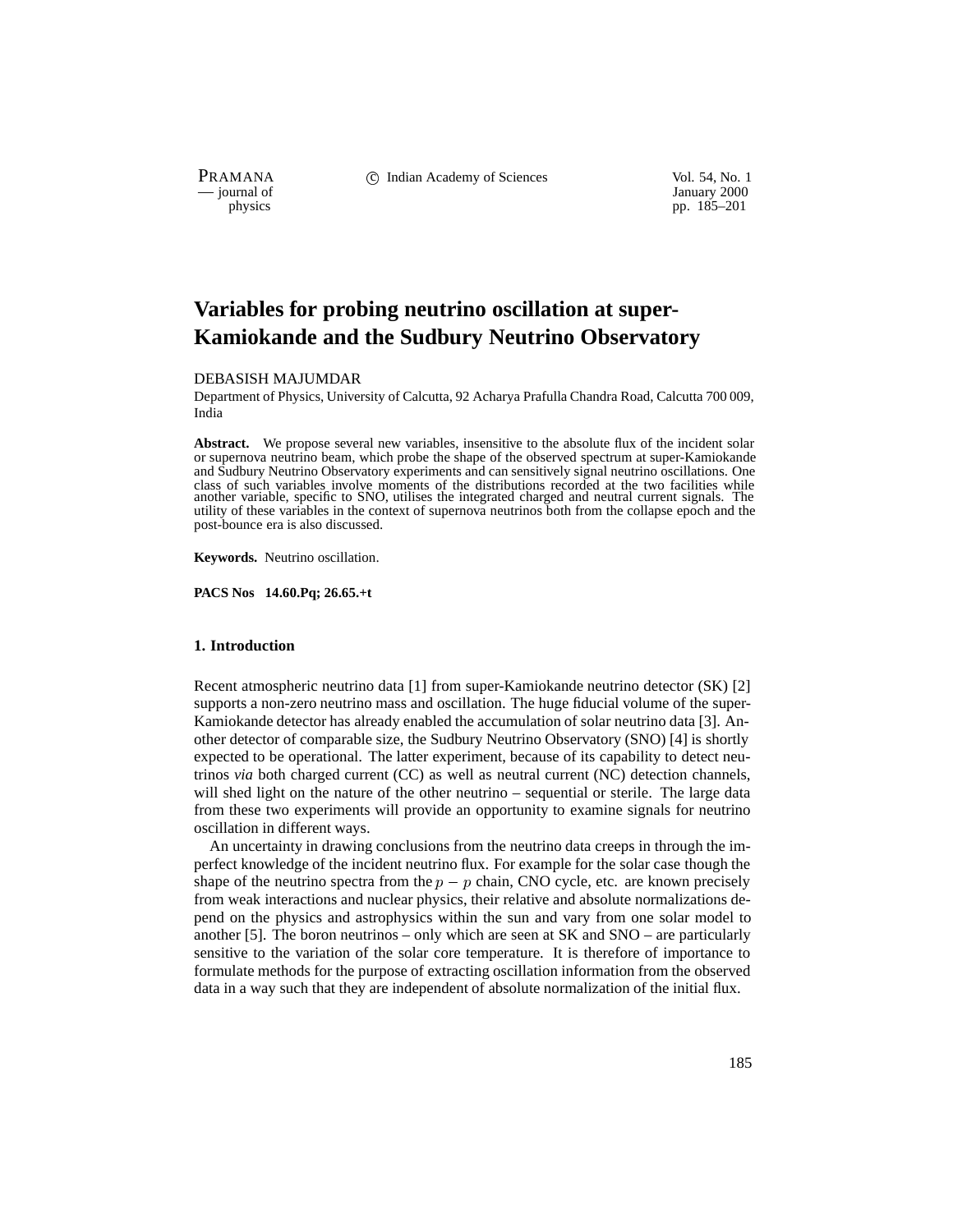Here we examine in detail several variables which depend on (a) moments of distributions seen at SK and SNO and (b) on the ratios of the charged and neutral current signals at SNO in the context of solar neutrinos [6] and supernova neutrinos from both collapse and post bounce phases. These variables are sensitive to the shape of the neutrino spectrum but they are independent of its absolute normalization.

The high statistics data from the new detectors make such a study feasible. We illustrate how our proposed variables yield direct information on the neutrino mixing angles and mass splittings. We show how the variables can further be used to distinguish whether the  $\nu_e$  oscillates to a sequential neutrino or to a sterile one. Some similar ideas have also been advocated in ref. [7,8] where the focus has been on the energy spectrum of the scattered electron neutrino at SNO, the MSW mechanism etc. In this work, we restrict ourselves to two flavour vacuum oscillations. A detailed analysis of actual solar neutrino data given in [3] using these variables for both vacuum and MSW cases are in progress [9].

Neutrinos are emitted from two distinct epochs of a supernova explosion. In the collapse phase, only  $\nu_e$  produced from electron capture on free protons and heavy nuclei, are emitted while in the post-bounce era neutrinos of all three flavours (and their antiparticles) are produced. While the detection of the latter for a supernova within a 10 kpc distance is very likely, those from the former will be observable only if the explosion occurs within a distance of about 1 kpc. Some initial results on these issues have been reported earlier [10].

In the next section we introduce the variables which we propose for probing oscillations of solar and supernova neutrinos to sequential or sterile ones. In  $\S$ 3 we give the results of our analysis. We end in  $\S 4$  with some discussions.

# **2. The variables**

We introduce in this section variables insensitive to the absolute normalization of the incident flux which may be used as diagnostic tools for solar and supernova neutrino oscillations at super-Kamiokande and SNO. We restrict ourselves to the two-flavour vacuum oscillation case.

### 2.1 *Neutrino oscillations at super-Kamiokande and SNO*

In the two-flavour case, the probability of an electron neutrino of energy  $E_{\nu}$  to oscillate to a neutrino of a different type,  $v_x$ , after the traversal of a distance L is

$$
P_{\nu_e \to \nu_x} = \sin^2(2\vartheta) \sin^2\left(\frac{\pi L}{\lambda}\right),\tag{1}
$$

where  $\vartheta$  is the mixing angle.  $\lambda$  is the oscillation length given, in terms of the mass-squared difference  $\Delta$ , by

$$
\lambda = 2.47 \left( \frac{E_{\nu}}{\text{MeV}} \right) \left( \frac{\text{eV}^2}{\Delta} \right) \text{ m}.
$$
 (2)

From probability conservation:  $P_{\nu_e \to \nu_e} = 1 - P_{\nu_e \to \nu_x}$ .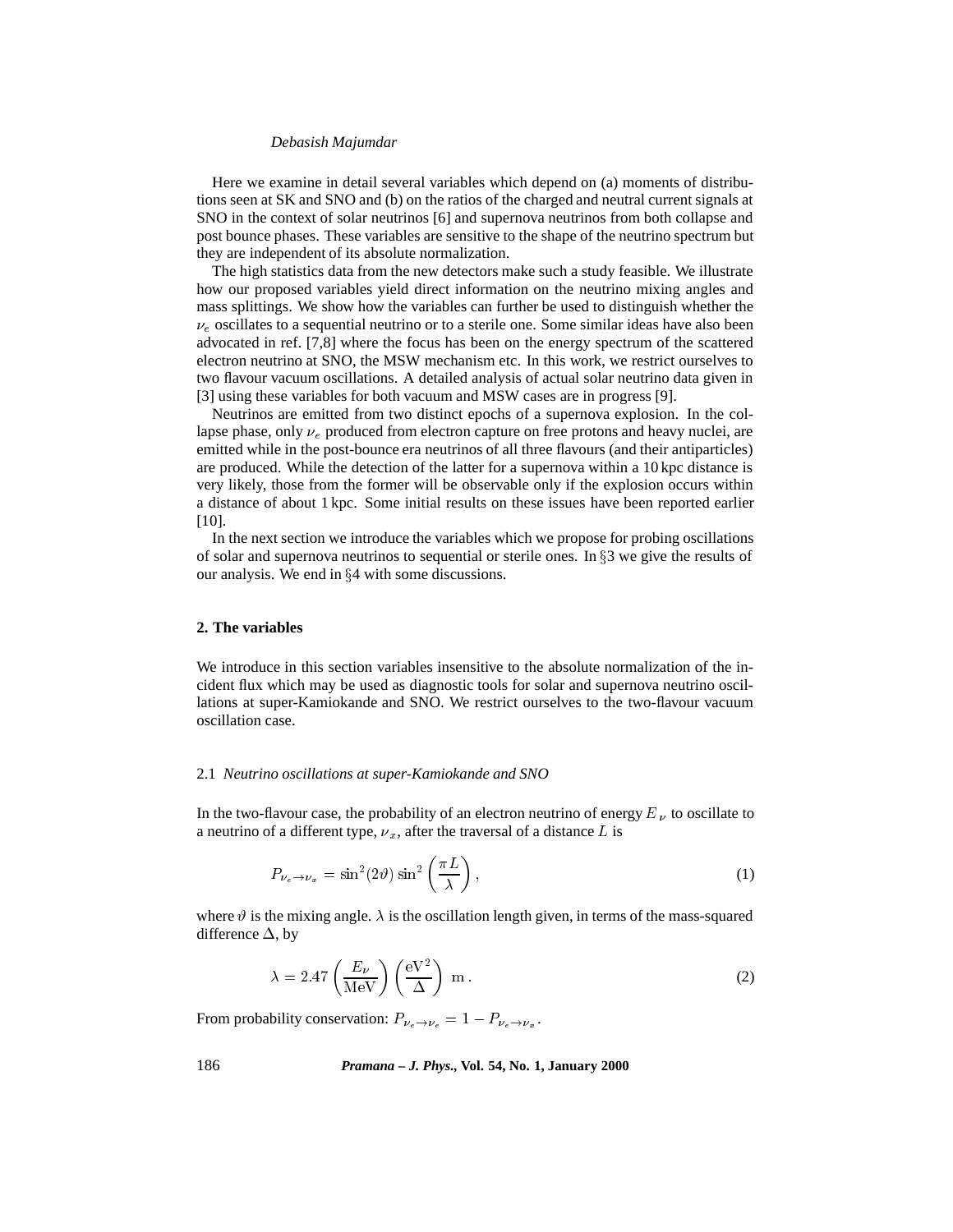In the above  $\nu_x$  can either be a sequential neutrino,  $\nu_{\mu}$  or  $\nu_{\tau}$ , or a sterile neutrino,  $\nu_s$ . At super-Kamiokande the neutrinos are detected via  $\nu - e$  scattering. An electron neutrino is detected through both charged current (CC) and neutral current (NC) weak interactions. For  $\nu_{\mu}$  or  $\nu_{\tau}$  the detection is through NC interaction only. As the sterile neutrino has no such interactions with the detector fluid it will pass unaffected. Therefore for oscillation to a sequential neutrino SK will detect it via NC interaction while for oscillation to a sterile one, the neutrino will not be detected at all. At SNO the electron neutrinos will be detected through (a) CC interactions as well as (b) NC interactions. If oscillations to sequential neutrinos occur then the signal in (a) will be appropriately reduced while that in (b) will remain unaffected. On the other hand if the  $\nu_e$  oscillates to a sterile state then both the CC and NC signals will suffer depletions.

At this juncture, one point needs attention. The above discussion holds good for solar neutrinos and neutrinos from collapse phase of a supernova as both are electron type neutrinos. But as stated earlier, neutrinos are emitted from a supernova in two stages; one during the collpase stage when only electron type neutrinos are emitted due to the process of electron capture on free protons and heavy nuclei and then during the post core bounce stage when neutrinos of all three flavours ( $e$ ,  $\mu$  and  $\tau$ ) and their antineutrinos are emitted. Therefore for discussing oscillation for post core bounce neutrinos in the present framework, one has to consider the consequences of two flavour oscillations for all three types of neutrinos and their antineutrinos.

#### 2.2 *The variables*  $M_n$  *and*  $r_n$

We propose first a set of variables  $M_n$  for the extraction of oscillation signals. These variables are the normalized  $n$ -th moments of the neutrino distributions under consideration observed at SK and SNO. Specifically,

$$
M_n = \frac{\int N_i(E)E^n \, \mathrm{d}E}{\int N_i(E) \, \mathrm{d}E},\tag{3}
$$

where  $i$  stands for SK or SNO. It is seen from the definition that the uncertainty in the overall normalization of the incident neutrino flux cancels out from  $M_n$ .

If neutrino oscillations are operative then we have for solar or collapse phase supernova neutrinos,

$$
N_{\rm SK}(E) = \epsilon_{\rm SK} f(E) \left\{ P_{\nu_e \to \nu_e}(E, \Delta, \vartheta) \sigma_{\rm SK}^e(E) + P_{\nu_e \to \nu_\mu}(E, \Delta, \vartheta) \sigma_{\rm SK}^{\mu}(E) \right\} N_{\rm SK}^0
$$
\n
$$
(4)
$$

for oscillation to a sequential neutrino indicated by  $\nu_\mu$  in the above. Here,  $f(E)$  stands for the incident boron–neutrino fluence or collapse phase supernova neutrino fluence as the case may be,  $\epsilon_{SK}$  for the detection efficiency which, for the sake of simplicity, is assumed to be energy independent, and  $N_{SK}^0$  for the number of electrons in the SK detector of which the neutrinos may scatter.  $\sigma_{SK}^e(E)$  is the  $\nu_e$  scattering cross-section with both NC and CC contributions whereas  $\sigma_{SK}^{\mu}(E)$  is the  $\nu_{\mu}$  cross-section obtained from the NC interaction alone.

If the oscillation is to a sterile neutrino then eq. (4) will be replaced by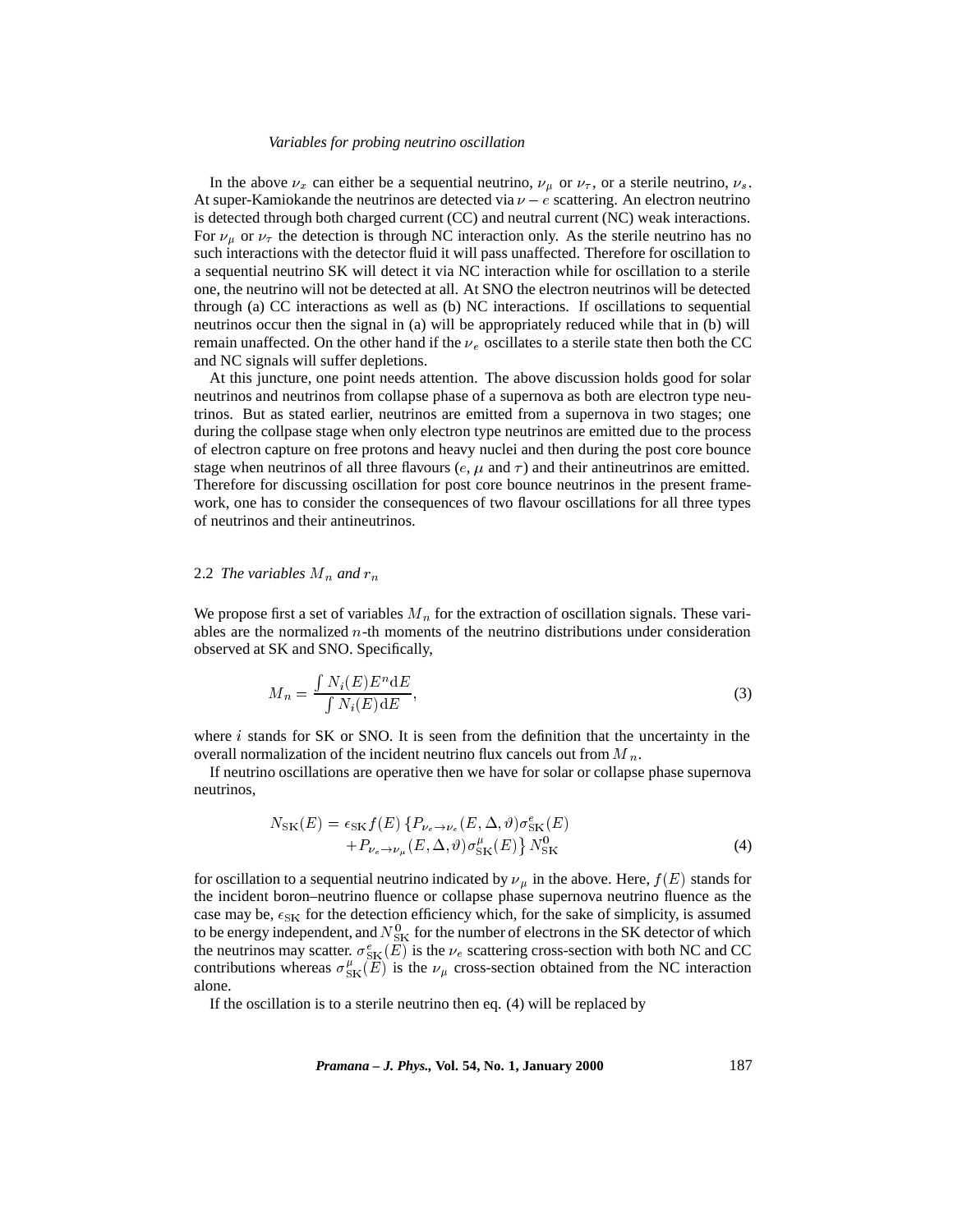$$
N_{\rm SK}(E) = \epsilon_{\rm SK} f(E) P_{\nu_e \to \nu_e}(E, \Delta, \vartheta) \sigma_{\rm SK}^e(E) N_{\rm SK}^0.
$$

The super-Kamiokande detector uses 32 ktons of light water  $(H_2O)$  in which electrons scattered by  $\nu_e$  are detected via Čerenkov radiation. The  $\nu_e - e^-$  scattering cross-section is  $\sigma_{SK}^e = 9.4 \times 10^{-44}$  cm<sup>2</sup>( $E_\nu/10$  MeV) [11]. The neutral current  $\nu_\mu - e^-$  scattering cross-section is  $\sigma_{SK}^{\mu} = 1.6 \times 10^{-44} \text{ cm}^2 (E_{\nu}/10 \text{ MeV})$  [11].

Only the CC contributions are relevant at SNO for the determination of the spectrum and we get

$$
N_{\rm SNO}^{\rm c.c.}(E) = \epsilon_{\rm SNO}^{\rm c.c.} f(E) P_{\nu_e \to \nu_e}(E, \Delta, \vartheta) \sigma_{\rm SNO}^{\rm c.c.}(E) N_{\rm SNO}^0.
$$
 (6)

 $N_{\rm SNO}^0$  is the number of deuteron nuclei in the SNO detector and  $\epsilon_{\rm SNO}^{\rm c.c.}$  represents the CC detection efficiency assumed to be independent of the energy. The above result is valid for oscillation to sequential as well as sterile neutrinos since neither of them can interact via the charged current.

The SNO detector has 1 kton of  $D_2O$  and neutrinos are primarily detected through the charged and neutral current disintegration of the deuteron:  $v_e + d \rightarrow e^- + p +$  $p, \nu + d \rightarrow \nu + p + n$ , respectively. The  $e^-$  in the CC reaction is identified through its Cerenkov radiation. The neutral current detection is calorimetric and only the integrated signal is measured through this channel. Therefore, shape of the signal is measured via the charged current interaction. For the cross-section for this process we use  $\sigma_{\rm SNO}^{\rm c.c.} = 1.7 \times 10^{-44} \rm cm^2 (E_\nu - 1.44)^{2.3}$  [12].

Unlike for solar and collapse phase neutrinos which are only electron type, several new things are to be taken into consideration for detection of post bounce neutrinos as they are of six varieties (neutrinos of three flavours and their antineutrinos, namely, the  $\nu_e$ , the  $\bar{\nu}_e$  and the  $\nu_x$  where the latter stands for neutrinos as well as anti-neutrinos of the  $\mu$  and  $\tau$  types). For the present analysis we use the spectra for all those six types of neutrinos, extracted from the results presented in [13]. Oscillations of those six neutrinos will therefore give rise to a complicated scenario [14]. We restrict ourselves, as earlier, to two flavour vacuum neutrino oscillations. Thus, for example, if we consider  $\nu_e \leftrightarrow \nu_\mu$ oscillations, then the  $\nu_{\tau}$  neutrinos and anti-neutrinos will be entirely unaffected while both neutrinos and anti-neutrinos of the electron and muon type undergo oscillations.

If we indicate the initial fluence of  $\nu_e$ ,  $\bar{\nu}_e$  and the neutrinos (and the antineutrinos) of the  $\mu$  and  $\tau$  flavours by  $f^e(E)$ ,  $f^e(E)$  and  $f^x(E)$  respectively then the observed signal at SK can be written as

$$
N_{\rm SK}(E) = \epsilon_{\rm SK} N_{\rm SK}^{\rm V} \times \left[ \left\{ f^e(E) P_{\nu_e \to \nu_e}(E, \Delta, \vartheta) + f^x(E) P_{\nu_\mu \to \nu_e}(E, \Delta, \vartheta) \right\} \sigma_{\rm SK}^e(E) \n+ \left\{ f^e(E) P_{\nu_e \to \nu_\mu}(E, \Delta, \vartheta) + f^x(E) P_{\nu_\mu \to \nu_\mu}(E, \Delta, \vartheta) + f^x(E) \right\} \sigma_{\rm SK}^\mu(E) \n+ \left\{ \bar{f}^e(E) P_{\nu_e \to \nu_e}(E, \Delta, \vartheta) + f^x(E) P_{\nu_\mu \to \nu_e}(E, \Delta, \vartheta) \right\} \bar{\sigma}_{\rm SK}^e(E) \n+ \left\{ \bar{f}^e(E) P_{\nu_e \to \nu_\mu}(E, \Delta, \vartheta) + f^x(E) P_{\nu_\mu \to \nu_\mu}(E, \Delta, \vartheta) + f^x(E) \right\} \bar{\sigma}_{\rm SK}^\mu(E) \right]
$$
\n(7)

for oscillation to a sequential neutrino indicated by  $\nu_{\mu}$  in the above. Here  $\bar{\sigma}_{SK}^{x}(E)$  is the  $\bar{\nu}_{\mu}$  or  $\bar{\nu}_{\tau}$  scattering cross-section of electrons which proceeds via the neutral current and is  $1.3 \times 10^{-44}$  cm<sup>2</sup> $p_eE_e/(10 \text{ MeV})$ . For the  $\bar{\nu}_e$ , there is a charged current contribution so that the total  $\bar{\nu}_e - e$  scattering cross-section is 3.9  $\times 10^{-44}$  cm<sup>2</sup>  $E/(10 \,\text{MeV})$ .  $\bar{\sigma}_{SK}^e(E)$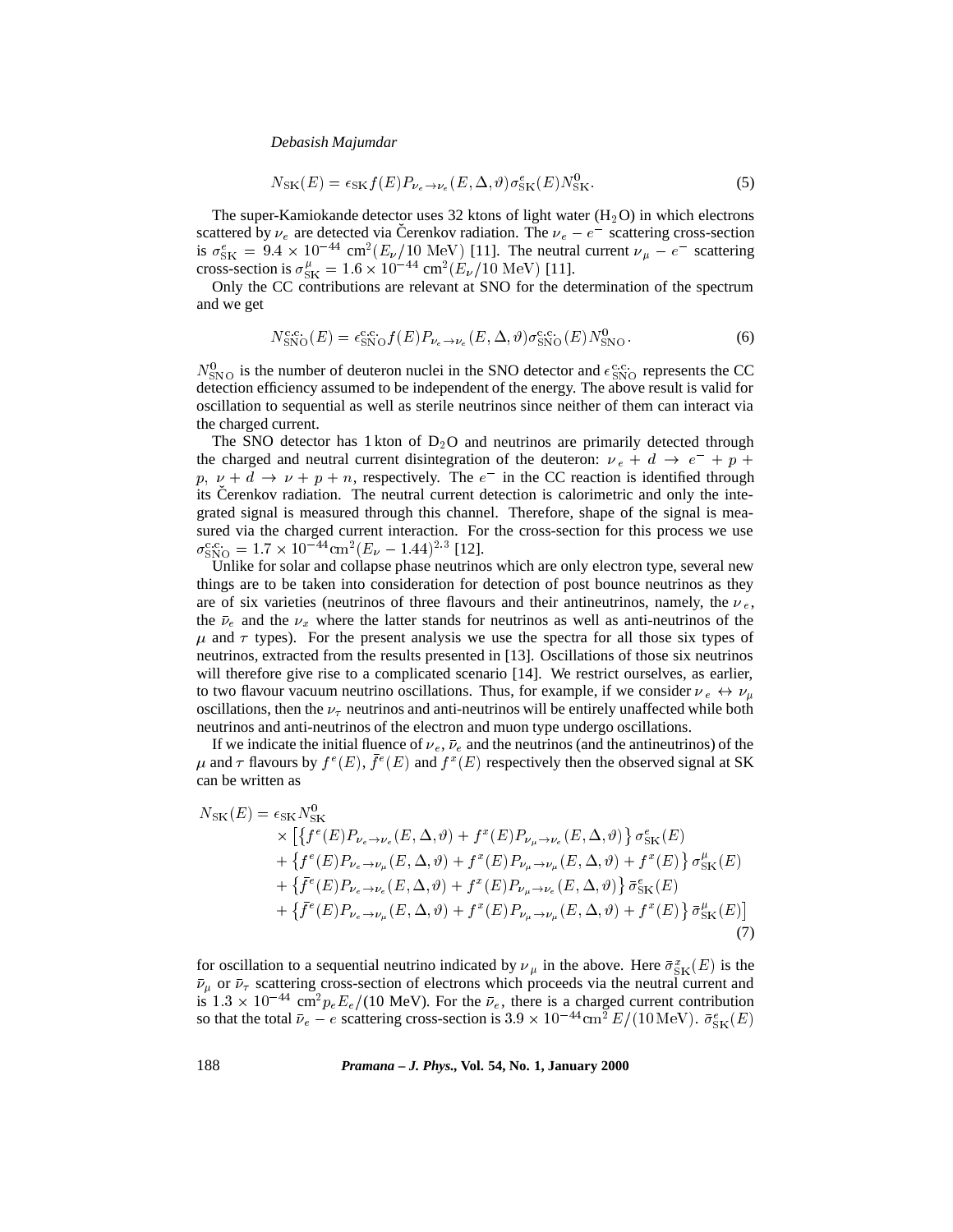receives an additional (dominant) contribution from the process  $\bar{\nu}_e + p \rightarrow e^+ + n$  which is  $9.4 \times 10^{-42}$  cm<sup>2</sup>  $p_eE_e/(10$  MeV)<sup>2</sup> where  $p_e$  is the electron momentum and  $E_e = E - 1.3$ MeV its energy [11].

If instead, oscillations to a sterile neutrino are operative, then eq. (7) will be replaced by

$$
N_{\rm SK}(E) = [f^e(E)P_{\nu_e \to \nu_e}(E, \Delta, \vartheta)\sigma_{\rm SK}^e(E) + 2f^x(E)\sigma_{\rm SK}^{\mu}(E) + \bar{f}^e(E)P_{\nu_e \to \nu_e}(E, \Delta, \vartheta)\bar{\sigma}_{\rm SK}^e(E) + 2f^x(E)\bar{\sigma}_{\rm SK}^a(E)]\epsilon_{\rm SK}N_{\rm SK}^0
$$
\n(8)

Only the CC contributions are relevant at SNO for the extraction of the spectral shape and in this case the relevant formula valid for oscillation to a sequential state is

$$
N_{\rm SNO}^{\rm c.c.}(E) = \epsilon_{\rm SNO}^{\rm c.c.} N_{\rm SNO}^0
$$
  
 
$$
\times \left[ \left\{ f^e(E) P_{\nu_e \to \nu_e}(E, \Delta, \vartheta) + f^x(E) P_{\nu_\mu \to \nu_e}(E, \Delta, \vartheta) \right\} \sigma_{\rm SNO}^{\rm c.c.}(E) + \left\{ \bar{f}^e(E) P_{\nu_e \to \nu_e}(E, \Delta, \vartheta) + f^x(E) P_{\nu_\mu \to \nu_e}(E, \Delta, \vartheta) \right\} \bar{\sigma}_{\rm SNO}^{\rm c.c.}(E) \right]
$$
(9)

while for oscillation to sterile neutrinos it is

$$
N_{\rm SNO}^{\rm c.c.}(E) = [f^e(E)P_{\nu_e \to \nu_e}(E, \Delta, \vartheta)\sigma_{\rm SNO}^{\rm c.c.}(E) + \bar{f}^e(E)P_{\nu_e \to \nu_e}(E, \Delta, \vartheta)\bar{\sigma}_{\rm SNO}^{\rm c.c.}(E)] \epsilon_{\rm SNO}^{\rm c.c.}N_{\rm SNO}^0.
$$
 (10)

The variable  $r_n$  is defined as ratios of the moments obtained from two experiments namely SK and SNO,

$$
r_n = \frac{(M_n)_{\text{SK}}}{(M_n)_{\text{SNO}}}.\tag{11}
$$

With high statistics data from both experiments the variables  $r_n$  may be taken as indicative of the oscillation parameters.

# 2.3 *The variable*  $R_{\rm SNO}$

The variable  $R_{\rm SNO}$  is defined as the ratio of the total signal in the NC channel,  $\int N_{\rm SNO}^{\rm n.c.}$ , to the total (energy integrated) signal in the CC channel,  $\int N_{\rm SNO}^{\rm c.c.}$  and it is a good probe for oscillations. Thus

$$
R_{\rm SNO} = \frac{\int N_{\rm SNO}^{\rm n.c.}}{\int N_{\rm SNO}^{\rm c.c.}}.\tag{12}
$$

For oscillation to a sequential neutrino for solar or collapse phase supernova case,

$$
\int N_{\rm SNO}^{\rm n.c.} = \int \epsilon_{\rm SNO}^{\rm n.c.} f(E) \sigma_{\rm SNO}^{\rm n.c.}(E) N_{\rm SNO}^0 dE \tag{13}
$$

in which  $\epsilon_{\rm SNO}^{\rm n.c.}$  is the detection efficiency for the NC channel and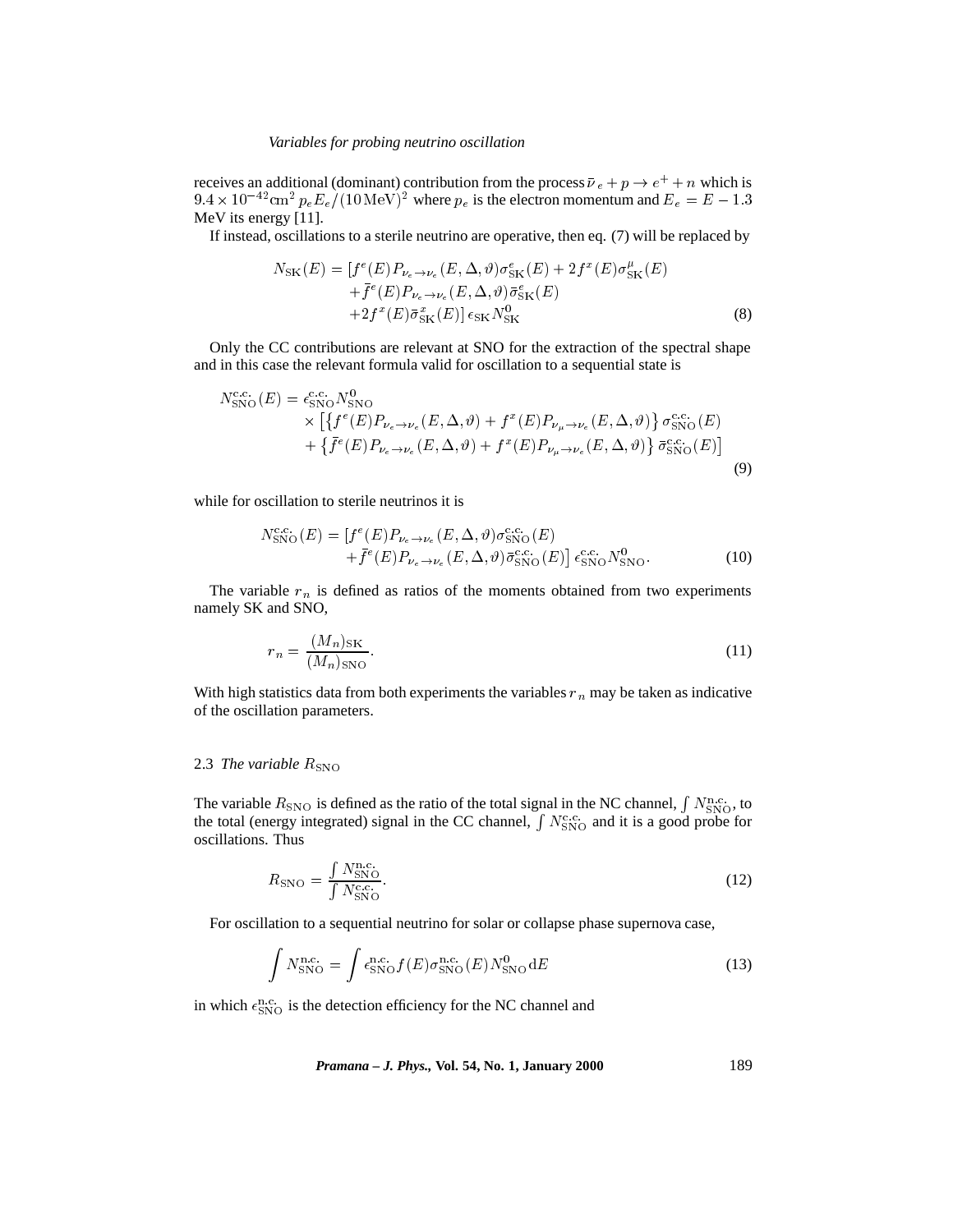$$
\int N_{\rm SNO}^{\rm c.c.} = \int \epsilon_{\rm SNO}^{\rm c.c.} f(E) P_{\nu_e \to \nu_e}(E, \Delta, \vartheta) \sigma_{\rm SNO}^{\rm c.c.}(E) N_{\rm SNO}^0 dE.
$$
 (14)

It is obvious that  $R_{\rm SNO}$  is independent of the absolute normalization of the incident neutrino flux  $f(E)$  and only depends on its shape.

If oscillations to sterile neutrinos take place then eq. (13) is replaced by

$$
\int N_{\rm SNO}^{\rm n.c.} = \int \epsilon_{\rm SNO}^{\rm n.c.} f(E) P_{\nu_e \to \nu_e}(E, \Delta, \vartheta) \sigma_{\rm SNO}^{\rm n.c.}(E) N_{\rm SNO}^0 dE \tag{15}
$$

and eq. (14) remains unchanged.

For the NC cross-section  $\sigma_{\rm SNO}^{\rm n.c.}$  we use  $0.85 \times 10^{-44}$  cm<sup>2</sup>( $E_{\nu} - 2.2$ )<sup>2.3</sup> [12]. For simplicity, we have assumed  $\epsilon_{\rm SNO}^{\rm n.c.}$  to be independent of the energy and further equal to the efficiency of the CC reaction  $\epsilon_{\rm SNO}^{\rm c.c.}$ . If instead,  $\epsilon_{\rm SNO}^{\rm n.c.}/\epsilon_{\rm SNO}^{\rm c.c.} = r_{\epsilon}$  and it can be taken to be independent of the energy to a good approximation, then our results for  $R_{SNO}$  will be multiplied by this factor.

For post-bounce epoch neutrinos the ratio,  $R_{\rm SNO}$ , unlike the case of solar or collapse phase, is sensitive to oscillations of an electron neutrino to a sterile state. As before

$$
R_{\rm SNO} = \frac{\int N_{\rm SNO}^{\rm n.c.}}{\int N_{\rm SNO}^{\rm c.c.}},\tag{16}
$$

where for oscillation to a sequential neutrino

$$
\int N_{\rm SNO}^{\rm n.c.} = \int \left[ \{ f^{e}(E) + 2f^{x}(E) \} \, \sigma_{\rm SNO}^{\rm n.c.}(E) \right. \\ \left. + \{ \bar{f}^{e}(E) + 2f^{x}(E) \} \, \bar{\sigma}_{\rm SNO}^{\rm n.c.}(E) \right] \, \epsilon_{\rm SNO}^{\rm n.c.} N_{\rm SNO}^{0} dE, \tag{17}
$$

where  $\bar{\sigma}_{\rm SNO}^{\rm n.c.}(E) = \sigma_{\rm SNO}^{\rm n.c.}(E)$ , while for the sterile neutrino alternative

$$
\int N_{\rm SNO}^{\rm n.c.} = \int \left[ \{ f^e(E) P_{\nu_e \to \nu_e}(E, \Delta, \vartheta) + 2 f^x(E) \} \, \sigma_{\rm SNO}^{\rm n.c.}(E) \right. \\
\left. + \left\{ \bar{f}^e(E) P_{\nu_e \to \nu_e}(E, \Delta, \vartheta) + 2 f^x(E) \right\} \bar{\sigma}_{\rm SNO}^{\rm n.c.}(E) \right] \, \epsilon_{\rm SNO}^{\rm n.c.} N_{\rm SNO}^0 \, dE \tag{18}
$$

and

$$
\int N_{\rm SNO}^{\rm c.c.} = \int N_{\rm SNO}^{\rm c.c.}(E) \mathrm{d}E,\tag{19}
$$

where  $N_{\rm SNO}^{\rm c.c.}(E)$  is given by eq. (9) or eq. (10) depending on whether oscillation of electron neutrinos takes place to sequential or sterile neutrinos, respectively.

# **3. Results**

# 3.1 *Solar case*

Some results for  $M_1$  and  $M_2$  for solar neutrinos are presented in table 1 for different values of the mass splitting  $\Delta$  and the mixing angle  $\vartheta$ . Note that at SNO, these variables cannot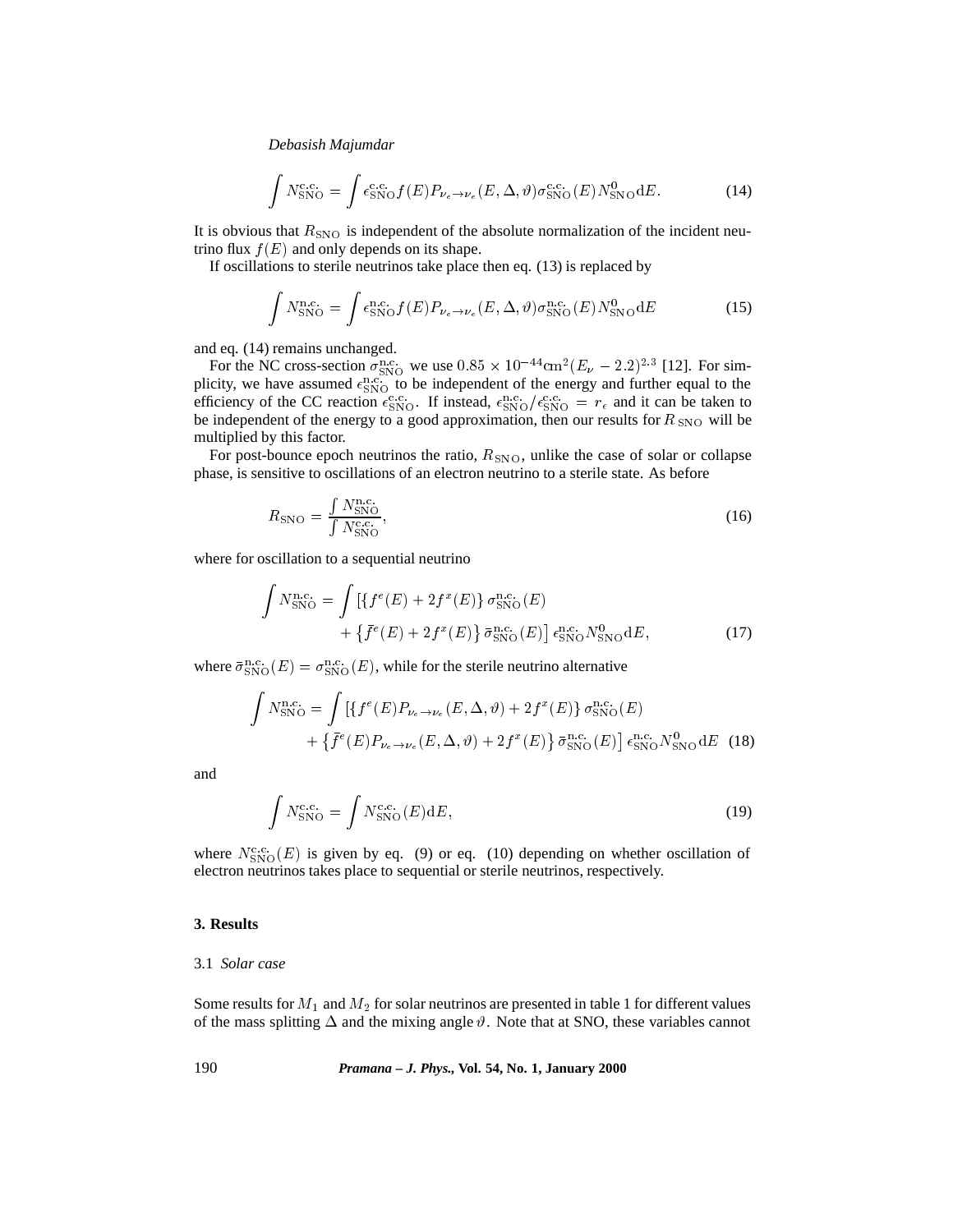distinguish between the sequential and sterile neutrino alternatives. It is seen from table 1 that at super-Kamiokande for the smaller mixing angle ( $\vartheta = 30^{\circ}$ ) for any  $\Delta$  the difference between the values of  $M_1$  (as well as  $M_2$ ) for the sequential and sterile neutrino cases does not exceed 5% but the variation from the no oscillation ( $\Delta = 0$ ) limit can be as large as 10%. It is seen from the table that for  $\vartheta = 45^{\circ}$ , the ranges of variation of  $M_1$  and  $M<sub>2</sub>$  are significantly larger and a distinction between the sequential and sterile alternatives ought to be possible. At SNO,  $M_1$  and  $M_2$  vary over larger ranges and, in particular at  $\Delta = 0.6 \times 10^{-10}$  eV<sup>2</sup> and  $\vartheta = 45^{\circ}$ , it is as much as 15% for  $M_1$  and 20% for  $M_2$ .

In figure 1 we present the contours of constant  $M_1$  in the  $\Delta - \vartheta$  plane for (a) SK sequential, (b) SK sterile and (c) SNO cases. Using these contours, one may readily get the values of  $\Delta$  and  $\vartheta$  if  $M_1$  is measured precisely. It can also be seen from figure 1 that around  $\Delta = 0.6 \times 10^{-10}$  eV<sup>2</sup> and  $\vartheta = 45^{\circ}$ ,  $M_1$  changes rather sharply. A detailed analysis for the variable  $r_n$  is done in our work [15].

In order to study the variable  $R_{\rm SNO}$ , we have calculated its value for different choices of  $\vartheta$  and  $\Delta$ . In table 2, we present the results for three choices of the mixing angle

**Table 1.**  $M_1$  and  $M_2$  for solar neutrinos for different values of the mass splitting  $\Delta$ for the super-Kamiokande and SNO detectors. For the former, results are presented for oscillation to sequential as well as sterile neutrinos. For SNO the two cases yield the same value of  $M_n$ . Two choices of the mixing angle  $\vartheta = 30^{\circ}$  and  $45^{\circ}$  have been considered.

|                           | $M_1$                |      |            |                          |      |            |                          | $M_2$ |            |                      |       |            |
|---------------------------|----------------------|------|------------|--------------------------|------|------------|--------------------------|-------|------------|----------------------|-------|------------|
| $\Delta$ in<br>$10^{-10}$ | $\vartheta=30^\circ$ |      |            | $\vartheta$ = $45^\circ$ |      |            | $\vartheta = 30^{\circ}$ |       |            | $\vartheta=45^\circ$ |       |            |
| $eV^2$                    | SΚ                   |      | <b>SNO</b> | SK                       |      | <b>SNO</b> | SΚ                       |       | <b>SNO</b> | SK                   |       | <b>SNO</b> |
|                           | seq.                 | st.  |            | seq.                     | st.  |            | seq.                     | st.   |            | seq.                 | st.   |            |
| 0.0                       | 8.49                 | 8.49 | 9.35       | 8.49                     | 8.49 | 9.35       | 76.3                     | 76.3  | 91.4       | 76.3                 | 76.3  | 91.4       |
| 0.3                       | 8.76                 | 8.83 | 9.62       | 8.89                     | 9.03 | 9.76       | 80.8                     | 82.1  | 96.3       | 83.0                 | 85.3  | 98.8       |
| 0.6                       | 8.73                 | 8.87 | 9.81       | 9.01                     | 9.77 | 10.67      | 80.9                     | 83.6  | 100.5      | 86.31                | 101.0 | 117.5      |
| 0.9                       | 7.85                 | 7.57 | 8.52       | 7.34                     | 6.57 | 7.09       | 65.7                     | 61.2  | 77.4       | 57.4                 | 44.8  | 53.1       |
| 1.2                       | 8.13                 | 8.02 | 8.67       | 7.94                     | 7.74 | 8.21       | 69.3                     | 67.2  | 78.4       | 65.7                 | 61.9  | 69.4       |
| 1.5                       | 8.71                 | 8.78 | 9.36       | 8.82                     | 8.93 | 9.37       | 79.2                     | 80.0  | 90.6       | 80.6                 | 82.0  | 90.1       |
| 1.8                       | 8.79                 | 8.88 | 9.75       | 8.94                     | 9.10 | 9.95       | 81.8                     | 83.5  | 98.6       | 84.6                 | 87.5  | 102.2      |
| 2.1                       | 8.66                 | 8.71 | 9.76       | 8.75                     | 8.85 | 10.02      | 80.0                     | 81.2  | 100.1      | 82.1                 | 84.5  | 105.5      |
| 2.4                       | 8.47                 | 8.46 | 9.45       | 8.46                     | 8.44 | 9.52       | 76.3                     | 76.3  | 94.4       | 76.3                 | 76.4  | 96.7       |
| 2.7                       | 8.26                 | 8.18 | 9.02       | 8.12                     | 7.95 | 8.74       | 72.2                     | 70.7  | 85.6       | 69.6                 | 66.6  | 80.8       |
| 3.0                       | 8.34                 | 8.29 | 8.99       | 8.25                     | 8.15 | 8.72       | 73.1                     | 72.0  | 84.1       | 71.3                 | 69.1  | 78.6       |
| 3.5                       | 8.54                 | 8.56 | 9.37       | 8.57                     | 8.59 | 9.38       | 77.0                     | 77.2  | 91.2       | 77.4                 | 77.8  | 91.1       |
| 4.0                       | 8.61                 | 8.65 | 9.56       | 8.67                     | 8.75 | 9.69       | 78.6                     | 79.3  | 95.8       | 79.9                 | 81.3  | 98.5       |
| 4.5                       | 8.45                 | 8.44 | 9.35       | 8.43                     | 8.40 | 9.36       | 75.8                     | 75.6  | 92.1       | 75.4                 | 75.1  | 92.5       |
| 5.0                       | 8.45                 | 8.44 | 9.23       | 8.43                     | 8.41 | 9.14       | 75.4                     | 75.1  | 88.9       | 74.8                 | 74.2  | 87.1       |
| 5.5                       | 8.48                 | 8.47 | 9.29       | 8.47                     | 8.46 | 9.26       | 75.9                     | 75.8  | 90.1       | 75.7                 | 75.4  | 89.2       |
| 6.0                       | 8.53                 | 8.54 | 9.41       | 8.55                     | 8.57 | 9.46       | 77.0                     | 77.3  | 92.8       | 77.4                 | 77.9  | 93.7       |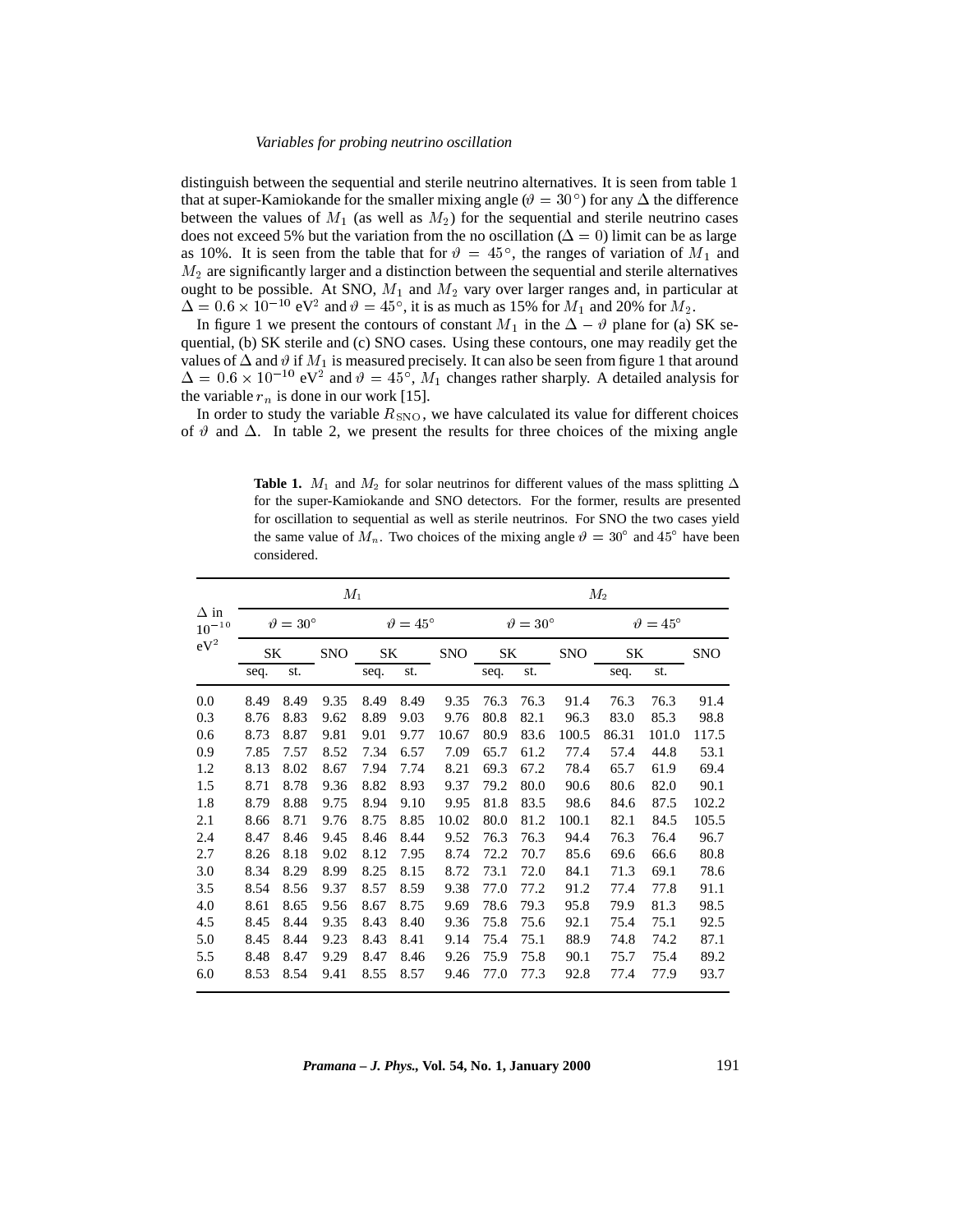

**Figure 1.** Contours of constant  $M_1$  for solar neutrinos in the  $\Delta-\theta$  plane. For the case of SNO, both the sequential and sterile scenarios give identical results.

 $\vartheta = 15^{\circ}$ , 30° and 45°. In the absence of oscillations we find  $R_{\rm SNO} = 0.382$ . A significantly different  $R_{\rm SNO}$  from its no-oscillation limit will be a clear indication of oscillation to a sequential neutrino. In particular, for  $\Delta = 0.6 \times 10^{-10}$  eV<sup>2</sup> and  $\vartheta = 45^{\circ}$ ,  $R_{\rm SNO}$ will be as high as 2.1 for oscillation to sequential neutrinos. A more elaborate discussion on this and the contours of constant  $R_{\rm SNO}$  in the  $\Delta - \vartheta$  plane for oscillation to sequential neutrinos are given in [6,15].

#### 3.2 *Supernova collapse phase*

The collapse phase neutrino spectra from a realistic range of nuclear physics inputs as well as several stellar masses on the main sequence are presented in refs [16,17]. In the present work we use the neutrino spectrum of a  $15M_{\odot}$  star as presented there and choose the distance of the supernova to be 1 kpc. If the supernova is much further away then the flux of neutrinos will be too weak to be detected with significant statistics.

For this case,  $M_1$  and  $M_2$  for different values of  $\Delta$  are presented in table 3 for maximal mixing ( $\vartheta = 45^{\circ}$ ). Results for oscillation to sequential and sterile neutrinos are separately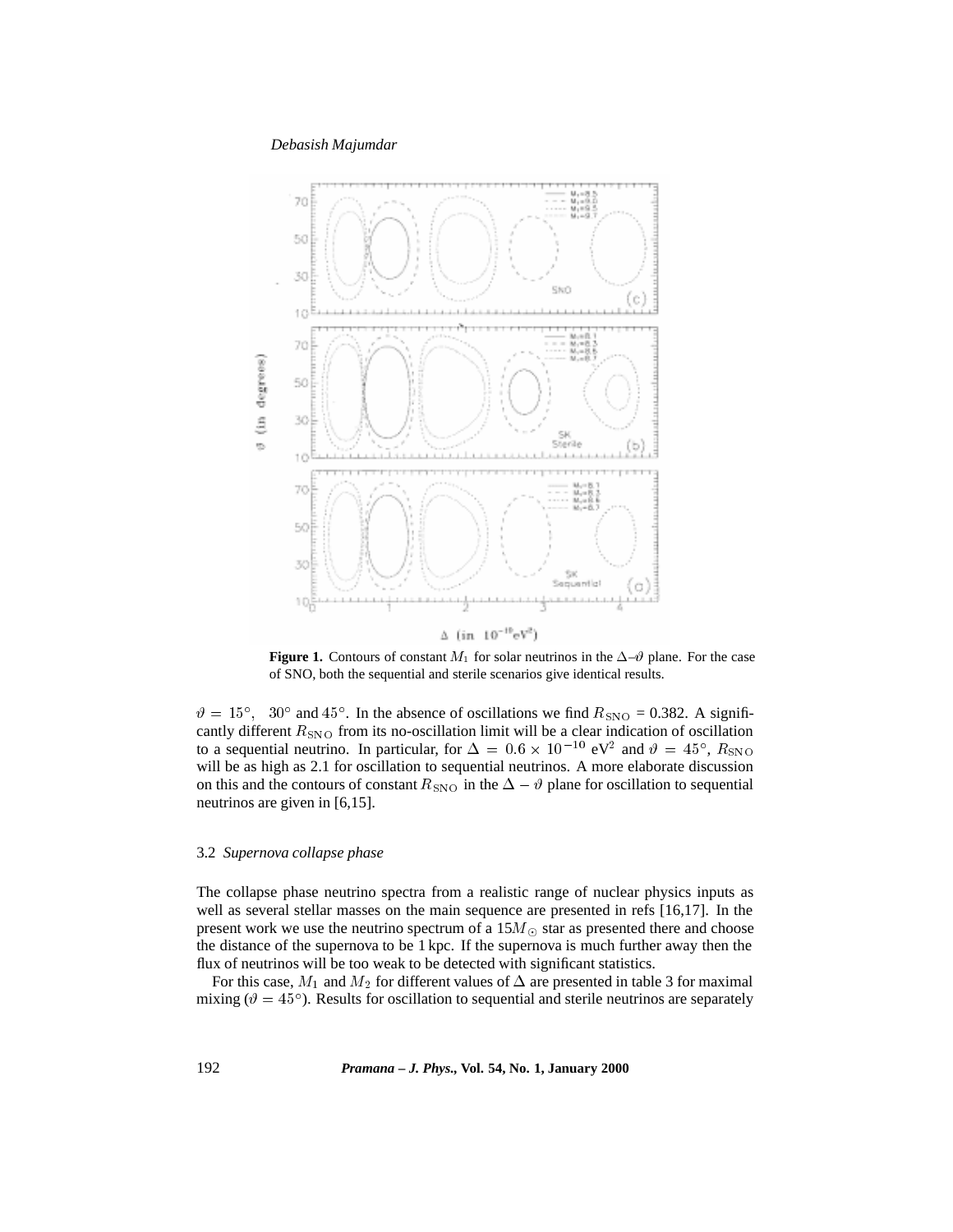| $\Delta$ in                   | $R_{\rm SNO}$            |         |                      |         |            |                          |  |  |  |  |
|-------------------------------|--------------------------|---------|----------------------|---------|------------|--------------------------|--|--|--|--|
| $10^{\mathrm{-10}}$<br>$eV^2$ | $\vartheta = 15^{\circ}$ |         | $\vartheta=30^\circ$ |         |            | $\vartheta = 45^{\circ}$ |  |  |  |  |
|                               | Sequential               | Sterile | Sequential           | Sterile | Sequential | Sterile                  |  |  |  |  |
| 0.0                           | 0.382                    | 0.382   | 0.382                | 0.382   | 0.382      | 0.382                    |  |  |  |  |
| 0.3                           | 0.422                    | 0.384   | 0.532                | 0.389   | 0.613      | 0.392                    |  |  |  |  |
| 0.6                           | 0.480                    | 0.383   | 0.991                | 0.387   | 2.117      | 0.396                    |  |  |  |  |
| 0.9                           | 0.467                    | 0.378   | 0.848                | 0.362   | 1.428      | 0.337                    |  |  |  |  |
| 1.2                           | 0.438                    | 0.380   | 0.623                | 0.375   | 0.788      | 0.370                    |  |  |  |  |
| 1.5                           | 0.422                    | 0.383   | 0.537                | 0.387   | 0.620      | 0.390                    |  |  |  |  |
| 1.8                           | 0.417                    | 0.383   | 0.512                | 0.386   | 0.577      | 0.388                    |  |  |  |  |
| 2.1                           | 0.431                    | 0.383   | 0.582                | 0.387   | 0.706      | 0.390                    |  |  |  |  |
| 2.4                           | 0.444                    | 0.382   | 0.660                | 0.383   | 0.873      | 0.384                    |  |  |  |  |
| 2.7                           | 0.444                    | 0.380   | 0.658                | 0.375   | 0.867      | 0.370                    |  |  |  |  |
| 3.0                           | 0.444                    | 0.381   | 0.659                | 0.379   | 0.869      | 0.377                    |  |  |  |  |
| 3.5                           | 0.431                    | 0.382   | 0.582                | 0.381   | 0.705      | 0.380                    |  |  |  |  |
| 4.0                           | 0.434                    | 0.383   | 0.597                | 0.386   | 0.735      | 0.388                    |  |  |  |  |
| 4.5                           | 0.435                    | 0.382   | 0.606                | 0.381   | 0.753      | 0.380                    |  |  |  |  |
| 5.0                           | 0.440                    | 0.382   | 0.634                | 0.381   | 0.813      | 0.381                    |  |  |  |  |
| 5.5                           | 0.437                    | 0.382   | 0.614                | 0.381   | 0.770      | 0.381                    |  |  |  |  |
| 6.0                           | 0.434                    | 0.382   | 0.597                | 0.382   | 0.735      | 0.382                    |  |  |  |  |

**Table 2.**  $R_{\text{SNO}}$  for solar neutrinos for different values of the mixing angle,  $\vartheta$ , and the mass splitting,  $\Delta.$ 

Table 3.  $M_1$ , and  $M_2$  for supernova collapse phase neutrinos for different values of the mass splitting  $\Delta$  for the SK and SNO detectors. For SNO, the two cases yield the same value of  $M_n$ . The ratios  $r_1$  and  $r_2$  are also presented. The mixing angle  $\vartheta$  has been chosen to be 45 .

| $\Delta$ in          |           | $M_1$ | $r_1$      |      |      |       | $M_2$ |            | r <sub>2</sub> |      |  |
|----------------------|-----------|-------|------------|------|------|-------|-------|------------|----------------|------|--|
| $10^{-18}$<br>$eV^2$ | <b>SK</b> |       | <b>SNO</b> | seq. | st.  | SK    |       | <b>SNO</b> | seq.           | st.  |  |
|                      | seq.      | st.   |            |      |      | seq.  | st.   |            |                |      |  |
| 0.0                  | 13.3      | 13.3  | 16.1       | 0.83 | 0.83 | 202.4 | 202.4 | 281.7      | 0.72           | 0.72 |  |
| 0.6                  | 11.3      | 9.9   | 13.9       | 0.81 | 0.71 | 152.3 | 120.6 | 234.0      | 0.65           | 0.52 |  |
| 1.2                  | 13.5      | 13.6  | 15.6       | 0.87 | 0.87 | 203.1 | 203.3 | 256.5      | 0.79           | 0.79 |  |
| 1.8                  | 13.9      | 14.2  | 17.5       | 0.79 | 0.81 | 223.9 | 232.3 | 328.8      | 0.68           | 0.71 |  |
| 2.4                  | 12.7      | 12.4  | 14.9       | 0.85 | 0.83 | 182.0 | 172.9 | 243.2      | 0.75           | 0.71 |  |
| 3.0                  | 13.5      | 13.5  | 16.0       | 0.84 | 0.84 | 204.2 | 205.0 | 272.8      | 0.75           | 0.75 |  |
| 4.0                  | 13.3      | 13.3  | 16.1       | 0.83 | 0.83 | 201.1 | 200.1 | 284.6      | 0.71           | 0.70 |  |
| 5.0                  | 13.4      | 13.4  | 16.1       | 0.83 | 0.83 | 203.3 | 203.7 | 280.3      | 0.73           | 0.73 |  |
| 6.0                  | 13.3      | 13.3  | 16.2       | 0.82 | 0.82 | 202.1 | 201.9 | 283.5      | 0.71           | 0.71 |  |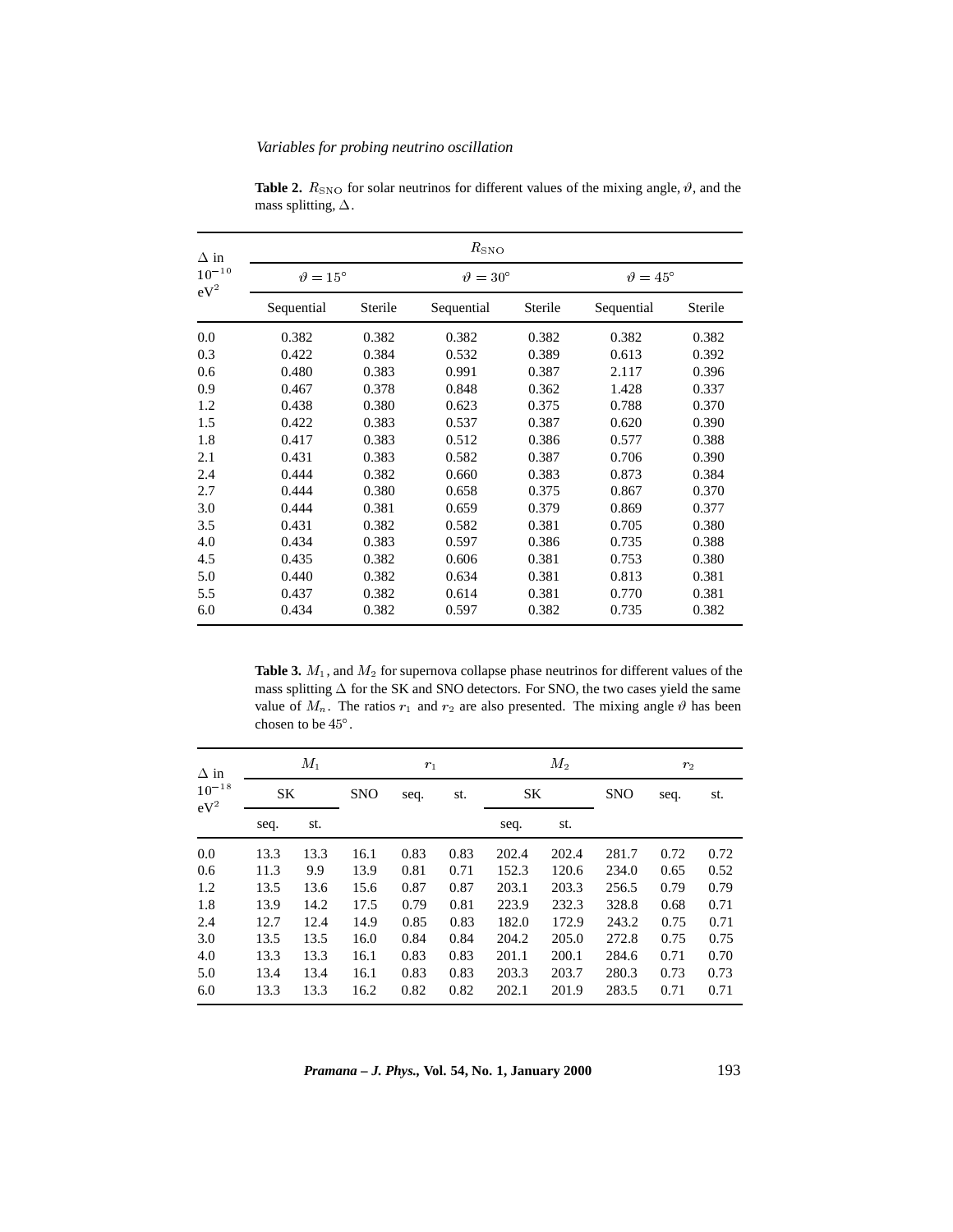presented for SK. The SNO CC signal does not distinguish between these alternatives. The ratios  $r_1$  and  $r_2$  (see eq. (11)) are also presented in table 3. It is seen from this table that the variation in  $M_1$  can be 15% at both SK and SNO for some values of the oscillation parameters while for  $M_2$  it can be as large as 40% (25%) at SNO (SK). At SK, the variation is larger in the sterile neutrino scenario.

Unlike the solar neutrino case, here, even the shape of the incident neutrino spectrum is not precisely known. In order to assess that whether the uncertainty in initial flux can mimic the effect due to oscillation, we estimate the uncertainties considering the situations in one case, the electron capture only on free protons while in the other, electron capture exclusively on heavy nuclei. Further, we estimate the uncertainties due to the unknown mass of the progenitor by considering a  $15M_{\odot}$  and a  $25M_{\odot}$  star. The results are presented in table 4. We found that the uncertainties in  $M_1$  and  $M_2$  are larger than that due to oscillations which were presented in table 3. Thus, for the collapse phase neutrinos,  $M_1$  and  $M<sub>2</sub>$  cannot be used with full confidence for probing neutrino oscillations. The situation is somewhat better with the variables  $r_1$  and  $r_2$  in the sense that variation due to uncertainties in the initial spectrum can be at most  $0.83 - 0.91$  and  $0.72 - 0.84$  respectively and cannot mask an effect due to oscillations at least for some ranges of the mixing parameters. In figure 2, we present  $r_1$ ,  $r_2$ , and  $r_3$  as a function of  $\Delta$  for two values of the mixing angle  $\vartheta$ . One sees from figure 2 that around  $\Delta = 1 \times 10^{-18}$  eV<sup>2</sup> these variables can clearly distinguish between oscillation to a sequential or to a sterile neutrino for  $\vartheta = 45^{\circ}$ .

A better variable for the purpose turns out to be  $R_{\rm SNO}$ . The variation of  $R_{\rm SNO}$  with the mass splitting  $\Delta$  is shown in table 5 where the mixing angle has been chosen to be  $\vartheta = 45^{\circ}$ . From these results it is seen that  $R_{\rm SNO}$  can be increased several times if oscillation to sequential neutrinos occur and can achieve values as high as 1.7. We have done a detailed study of this variable for collapse phase neutrinos and the results are presented in [10].

### 3.3 *Supernova post bounce phase*

Some results for  $M_1$ ,  $M_2$  and  $r_1$ ,  $r_2$  for post-bounce epoch neutrinos are presented in table 6 for different values of the mass splitting  $\Delta$  for the mixing angle  $\vartheta = 45^\circ$ . Note that for

|                         | $15M_{\odot}$ |            |                |     |            |       |      | $25M_{\odot}$  |      |            |            |      |
|-------------------------|---------------|------------|----------------|-----|------------|-------|------|----------------|------|------------|------------|------|
| Progenitor<br>Spectrum  | $M_1$         |            | $M_2$<br>$r_1$ |     | $r_2$      | $M_1$ |      | $M_2$<br>$r_1$ |      |            | $r_2$      |      |
|                         | SK            | <b>SNO</b> |                | SK. | <b>SNO</b> |       | SK.  | <b>SNO</b>     |      | SK.        | <b>SNO</b> |      |
| Combined                | 13.3          | 16.1       | 0.83           | 202 | 282        | 0.72  | 13.3 | 15.9           | 0.84 | <b>200</b> | 275        | 0.73 |
| Only<br>free<br>protons | 15.9          | 17.5       | 0.91           | 270 | 321        | 0.84  | 14.9 | 16.8           | 0.89 | 241        | 300        | 0.81 |
| Only<br>heavy<br>nuclei | 9.1           | 10.4       | 0.87           | 89  | 118        | 0.75  | 8.9  | 10.3           | 0.87 | 86         | 115        | 0.75 |

**Table 4.**  $M_1$ ,  $M_2$ ,  $r_1$ , and  $r_2$  in the absence of oscillations for collapse phase neutrino spectra obtained by changing the parameters for the progenitor star.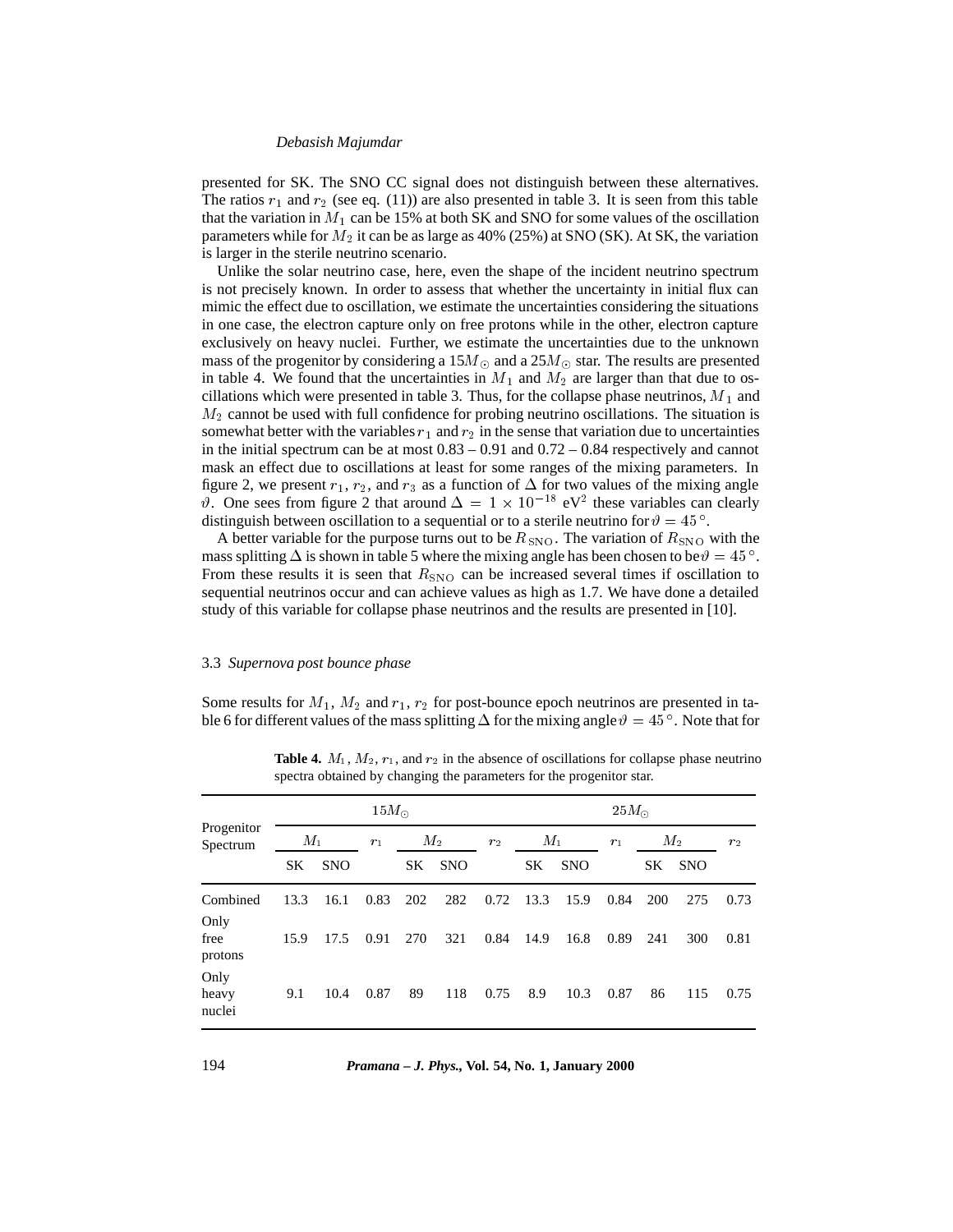

**Figure 2.** The variables (a)  $r_1$ , (b)  $r_2$ , and (c)  $r_3$  for supernova collapse phase neutrinos as a function of the mass splitting  $\Delta$  for two values of the mixing angle  $\vartheta = 45^{\circ}$ and  $15^\circ$ .

post-bounce neutrinos, SNO can distinguish between oscillation to sequential and sterile neutrinos. Since the spectra of the electron- and muon-type neutrinos are different, the CC signal changes differently for oscillation to sequential or sterile neutrinos. Due to the higher energy of the  $\nu_{\mu}$  and  $\nu_{\tau}$ , oscillation to sequential neutrinos always increases the signal at both SK and SNO while for the sterile case both larger and smaller values are possible depending on  $\Delta$ . It is seen from table 6 that the effect of oscillations is most pronounced around  $\Delta = 1.2 \times 10^{-19}$  eV<sup>2</sup>. For example, for the sterile alternative, for  $M_1$ the deviation from the no-oscillation value is about 25% (20%) at SK (SNO), for  $M_2$  it is 45% (39%).

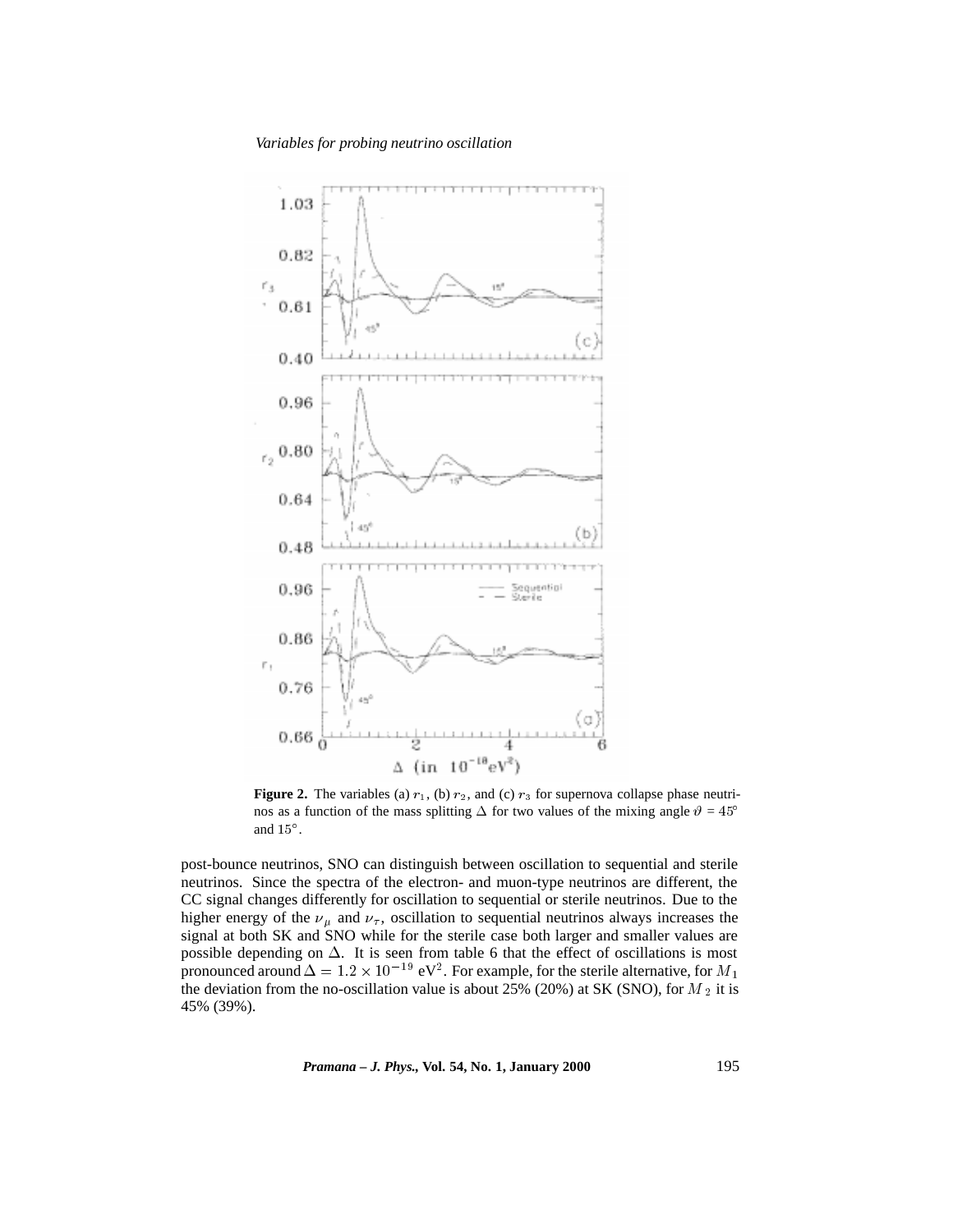| $\Delta$ in         | $R_{\rm SNO}$ |         |  |  |  |  |
|---------------------|---------------|---------|--|--|--|--|
| $10 - 18$<br>$eV^2$ | Sequential    | Sterile |  |  |  |  |
| 0.0                 | 0.431         | 0.431   |  |  |  |  |
| 0.3                 | 0.844         | 0.441   |  |  |  |  |
| 0.6                 | 1.704         | 0.419   |  |  |  |  |
| 0.9                 | 1.356         | 0.419   |  |  |  |  |
| 1.2                 | 0.833         | 0.431   |  |  |  |  |
| 1.5                 | 0.661         | 0.434   |  |  |  |  |
| 1.8                 | 0.708         | 0.434   |  |  |  |  |
| 2.1                 | 0.890         | 0.433   |  |  |  |  |
| 2.4                 | 1.014         | 0.427   |  |  |  |  |
| 2.7                 | 0.990         | 0.427   |  |  |  |  |
| 3.0                 | 0.886         | 0.430   |  |  |  |  |
| 3.5                 | 0.797         | 0.433   |  |  |  |  |
| 4.0                 | 0.843         | 0.431   |  |  |  |  |
| 4.5                 | 0.901         | 0.430   |  |  |  |  |
| 5.0                 | 0.959         | 0.434   |  |  |  |  |
| 5.5                 | 0.950         | 0.435   |  |  |  |  |
| 6.0                 | 0.769         | 0.430   |  |  |  |  |
| 6.5                 | 0.903         | 0.432   |  |  |  |  |

**Table 5.**  $R_{\text{SNO}}$  for collapse phase neutrinos as a function of the mass splitting  $\Delta$  for  $\vartheta = 45^{\circ}$ .

**Table 6.**  $M_1$  and  $M_2$  for post-bounce epoch neutrinos for different values of the mass splitting  $\Delta$  for the SK and SNO detectors. Results are presented for oscillation to sequential as well as sterile neutrinos.  $r_1$  and  $r_2$  are also shown for both cases. The mixing angle  $\vartheta$  has been chosen to be 45<sup>°</sup>.

| $\Delta$ in | $M_1$     |      |            | $r_1$ |      | $M_2$ |       |       |            | r <sub>2</sub> |      |      |
|-------------|-----------|------|------------|-------|------|-------|-------|-------|------------|----------------|------|------|
| $10^{-19}$  | <b>SK</b> |      | <b>SNO</b> |       | seq. | st.   | SK    |       | <b>SNO</b> |                | seq. | st.  |
| $eV^2$      | seq.      | st.  | seq.       | st.   |      |       | seq.  | st.   | seq.       | st.            |      |      |
| 0.0         | 23.1      | 23.1 | 22.5       | 22.5  | 1.02 | 1.02  | 599.3 | 599.3 | 573.0      | 573.0          | 1.05 | 1.05 |
| 0.3         | 24.3      | 25.4 | 24.3       | 24.9  | 1.00 | 1.02  | 650.1 | 696.6 | 649.7      | 673.1          | 1.00 | 1.03 |
| 0.6         | 25.0      | 26.7 | 25.5       | 26.2  | 0.98 | 1.02  | 688.8 | 792.8 | 712.8      | 767.7          | 0.97 | 1.03 |
| 0.9         | 25.0      | 20.0 | 25.9       | 19.1  | 0.97 | 1.05  | 696.8 | 504.4 | 736.2      | 462.7          | 0.95 | 1.09 |
| 1.2         | 25.3      | 17.2 | 26.4       | 16.9  | 0.96 | 1.02  | 708.8 | 328.2 | 764.5      | 315.1          | 0.93 | 1.04 |
| 1.5         | 25.5      | 19.4 | 26.8       | 19.1  | 0.95 | 1.01  | 719.8 | 400.0 | 786.5      | 390.4          | 0.92 | 1.02 |
| 1.8         | 25.4      | 21.9 | 26.6       | 21.6  | 0.95 | 1.02  | 717.1 | 518.0 | 781.9      | 503.5          | 0.92 | 1.03 |
| 2.1         | 25.0      | 23.8 | 25.8       | 23.4  | 0.97 | 1.02  | 696.6 | 619.2 | 742.1      | 598.7          | 0.94 | 1.03 |
| 2.4         | 24.5      | 24.9 | 24.7       | 24.3  | 0.99 | 1.02  | 666.8 | 685.1 | 682.4      | 658.3          | 0.98 | 1.04 |
| 2.7         | 24.1      | 25.1 | 24.0       | 24.4  | 1.00 | 1.03  | 643.6 | 708.1 | 637.9      | 676.0          | 1.01 | 1.05 |
| 3.0         | 24.0      | 24.6 | 24.0       | 23.9  | 1.00 | 1.03  | 638.8 | 688.9 | 633.0      | 654.4          | 1.01 | 1.05 |
| 3.5         | 24.6      | 22.8 | 25.1       | 22.2  | 0.98 | 1.03  | 666.8 | 596.8 | 690.7      | 567.2          | 0.97 | 1.05 |
| 4.0         | 25.2      | 21.6 | 26.2       | 21.2  | 0.96 | 1.02  | 702.7 | 521.0 | 754.2      | 500.5          | 0.93 | 1.04 |
| 4.5         | 25.4      | 22.0 | 26.5       | 21.5  | 0.96 | 1.02  | 714.5 | 531.2 | 773.3      | 512.0          | 0.92 | 1.04 |
| 5.0         | 25.0      | 23.2 | 25.9       | 22.6  | 0.97 | 1.02  | 697.4 | 594.9 | 742.4      | 570.7          | 0.94 | 1.04 |
| 5.5         | 24.6      | 24.0 | 25.0       | 23.4  | 0.98 | 1.03  | 669.6 | 647.8 | 691.3      | 619.2          | 0.97 | 1.05 |
| 6.0         | 24.3      | 23.8 | 24.6       | 23.1  | 0.99 | 1.03  | 653.3 | 642.9 | 664.3      | 612.4          | 0.98 | 1.05 |
| 6.5         | 24.4      | 22.8 | 24.9       | 22.2  | 0.98 | 1.03  | 662.4 | 596.6 | 684.3      | 567.5          | 0.97 | 1.05 |
| 7.0         | 25.1      | 23.0 | 26.0       | 22.6  | 0.97 | 1.02  | 696.1 | 587.8 | 739.8      | 564.6          | 0.94 | 1.04 |
| 7.5         | 25.2      | 22.3 | 26.1       | 21.8  | 0.96 | 1.02  | 703.2 | 555.3 | 753.6      | 532.8          | 0.93 | 1.04 |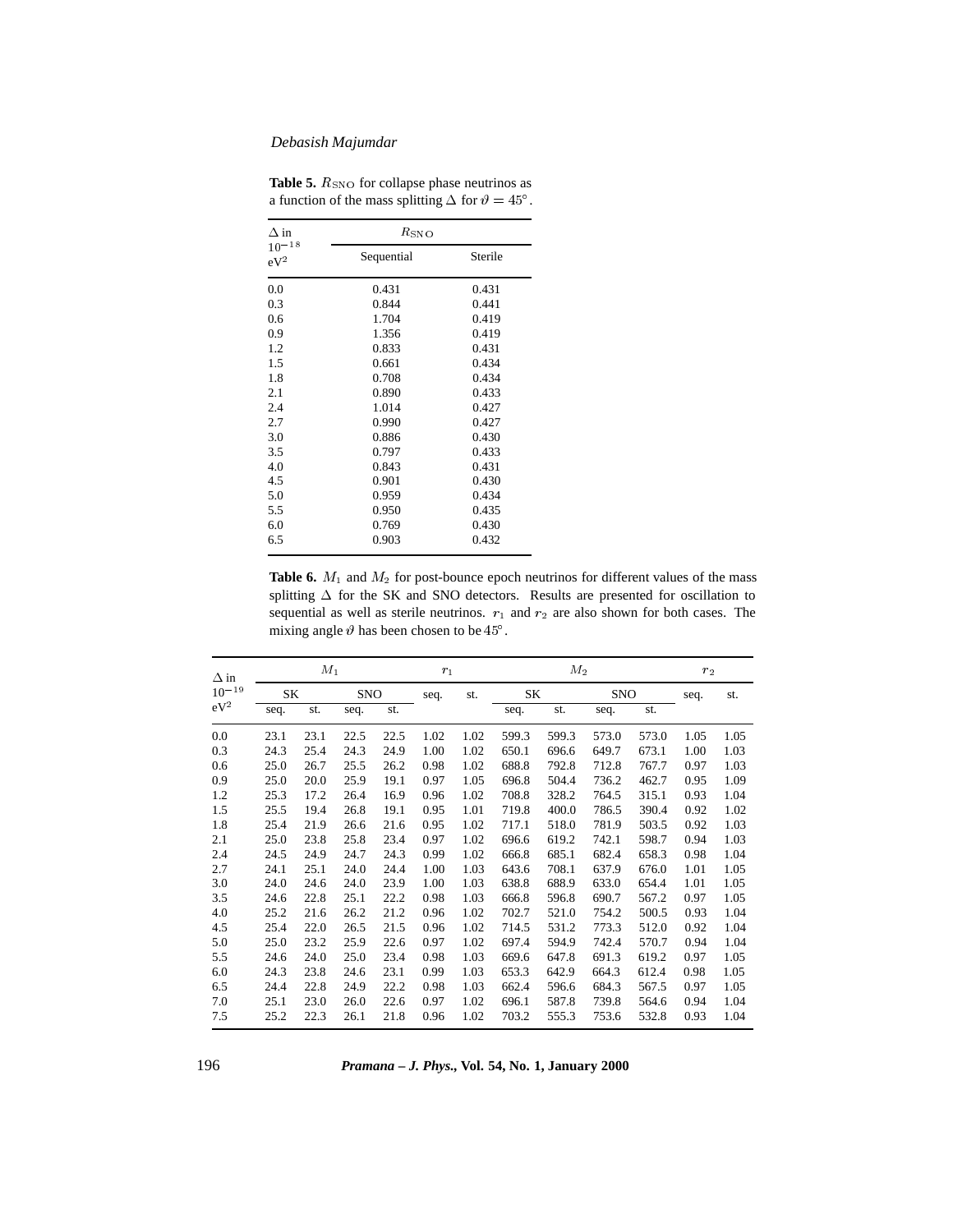In order to estimate the sensitivity of these variables with the change in input spectra of the neutrinos, we consider a variation of  $\pm 30\%$  in the absolute normalization of each of  $f^e(E)$ ,  $f^e(E)$ , and  $f^x(E)$ . It has been found that these variables are remarkably stable [15]. Hence these variables can be powerful tools to probe oscillations.

In figure 3,  $r_1$ ,  $r_2$ , and  $r_3$  are presented as a function of  $\Delta$  for two values of the mixing angle,  $\vartheta = 45^{\circ}$  and 15°. The different nature of the sequential and sterile cases – due to the presence of the other sequential neutrinos in the parent beam – is noteworthy.



**Figure 3.** The variables (a)  $r_1$ , (b)  $r_2$ , and (c)  $r_3$  for supernova post-bounce phase neutrinos as a function of the mass splitting  $\Delta$  for two values of the mixing angle  $\vartheta$  =  $45^{\circ}$  and  $15^{\circ}$ .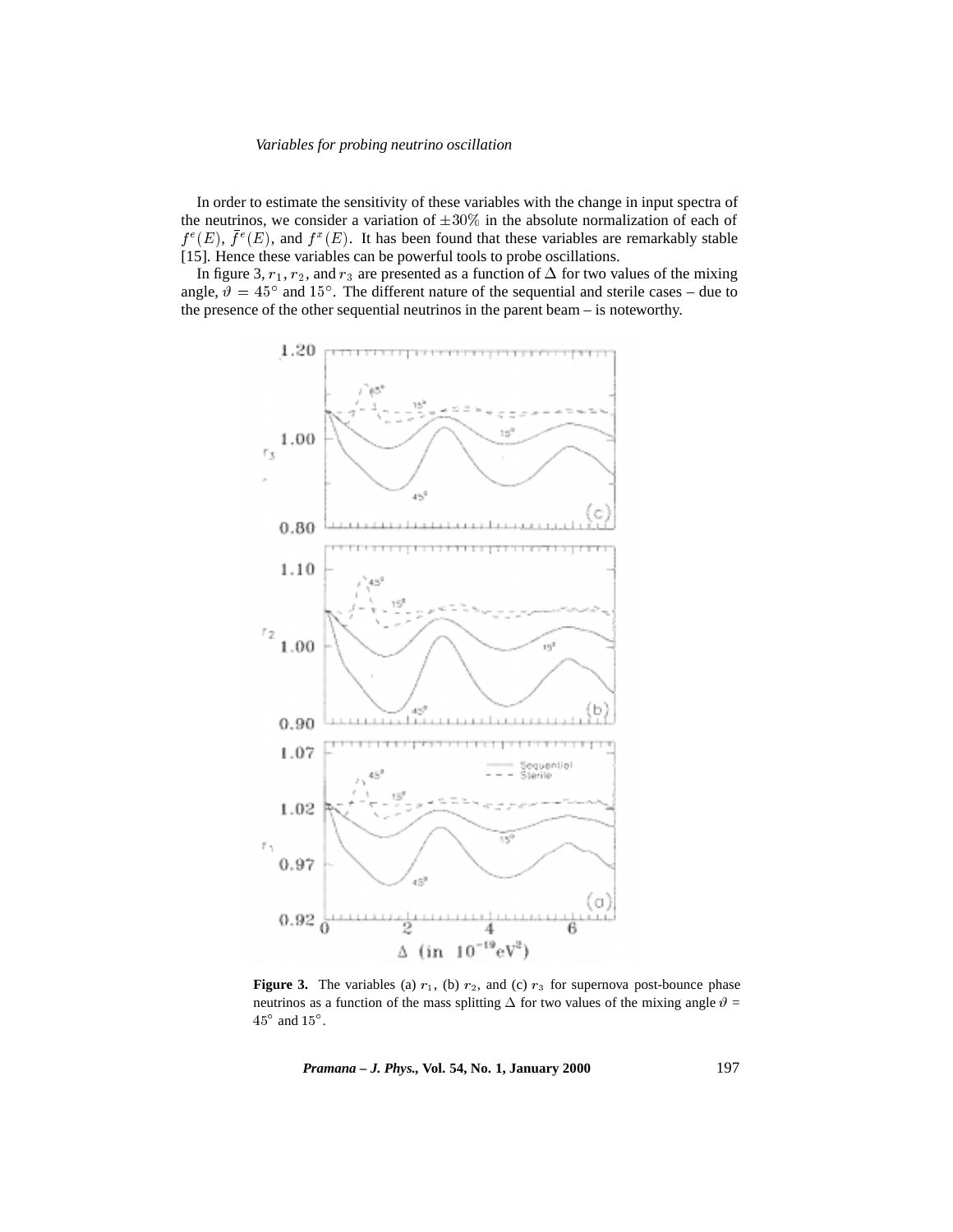

**Figure 4.** Contours of constant  $r_2$  for supernova post-bounce phase neutrinos in the  $\Delta{-}\vartheta$  plane.

|                                  |                          | $R_{\rm SNO}$ |                          |         |  |  |  |  |
|----------------------------------|--------------------------|---------------|--------------------------|---------|--|--|--|--|
| $\Delta$ in $10^{-19}$<br>$eV^2$ | $\vartheta = 15^{\circ}$ |               | $\vartheta = 45^{\circ}$ |         |  |  |  |  |
|                                  | Sequential               | Sterile       | Sequential               | Sterile |  |  |  |  |
| 0.0                              | 1.929                    | 1.929         | 1.929                    | 1.929   |  |  |  |  |
| 0.3                              | 1.952                    | 2.050         | 2.024                    | 2.584   |  |  |  |  |
| 0.6                              | 1.894                    | 2.212         | 1.796                    | 4.837   |  |  |  |  |
| 0.9                              | 1.796                    | 2.247         | 1.488                    | 6.007   |  |  |  |  |
| 1.2                              | 1.749                    | 2.201         | 1.368                    | 4.565   |  |  |  |  |
| 1.5                              | 1.765                    | 2.145         | 1.406                    | 3.552   |  |  |  |  |
| 1.8                              | 1.817                    | 2.108         | 1.549                    | 3.101   |  |  |  |  |
| 2.1                              | 1.876                    | 2.093         | 1.733                    | 2.945   |  |  |  |  |
| 2.4                              | 1.915                    | 2.094         | 1.876                    | 2.951   |  |  |  |  |
| 2.7                              | 1.923                    | 2.104         | 1.908                    | 3.055   |  |  |  |  |
| 3.0                              | 1.905                    | 2.118         | 1.836                    | 3.211   |  |  |  |  |
| 3.5                              | 1.850                    | 2.139         | 1.647                    | 3.469   |  |  |  |  |
| 4.0                              | 1.814                    | 2.145         | 1.539                    | 3.555   |  |  |  |  |
| 4.5                              | 1.818                    | 2.137         | 1.552                    | 3.444   |  |  |  |  |
| 5.0                              | 1.851                    | 2.125         | 1.652                    | 3.292   |  |  |  |  |
| 5.5                              | 1.882                    | 2.119         | 1.753                    | 3.219   |  |  |  |  |
| 6.0                              | 1.881                    | 2.116         | 1.751                    | 3.186   |  |  |  |  |
| 6.5                              | 1.856                    | 2.118         | 1.667                    | 3.210   |  |  |  |  |
| 7.0                              | 1.844                    | 2.143         | 1.628                    | 3.523   |  |  |  |  |
| 7.5                              | 1.830                    | 2.136         | 1.585                    | 3.430   |  |  |  |  |

**Table 7.**  $R_{\rm SNO}$  for post-bounce epoch neutrinos as a function of the mass splitting  $\Delta$ for  $\vartheta = 15^{\circ}$  and  $45^{\circ}$ . Results are presented for oscillation to sequential as well as sterile neutrinos.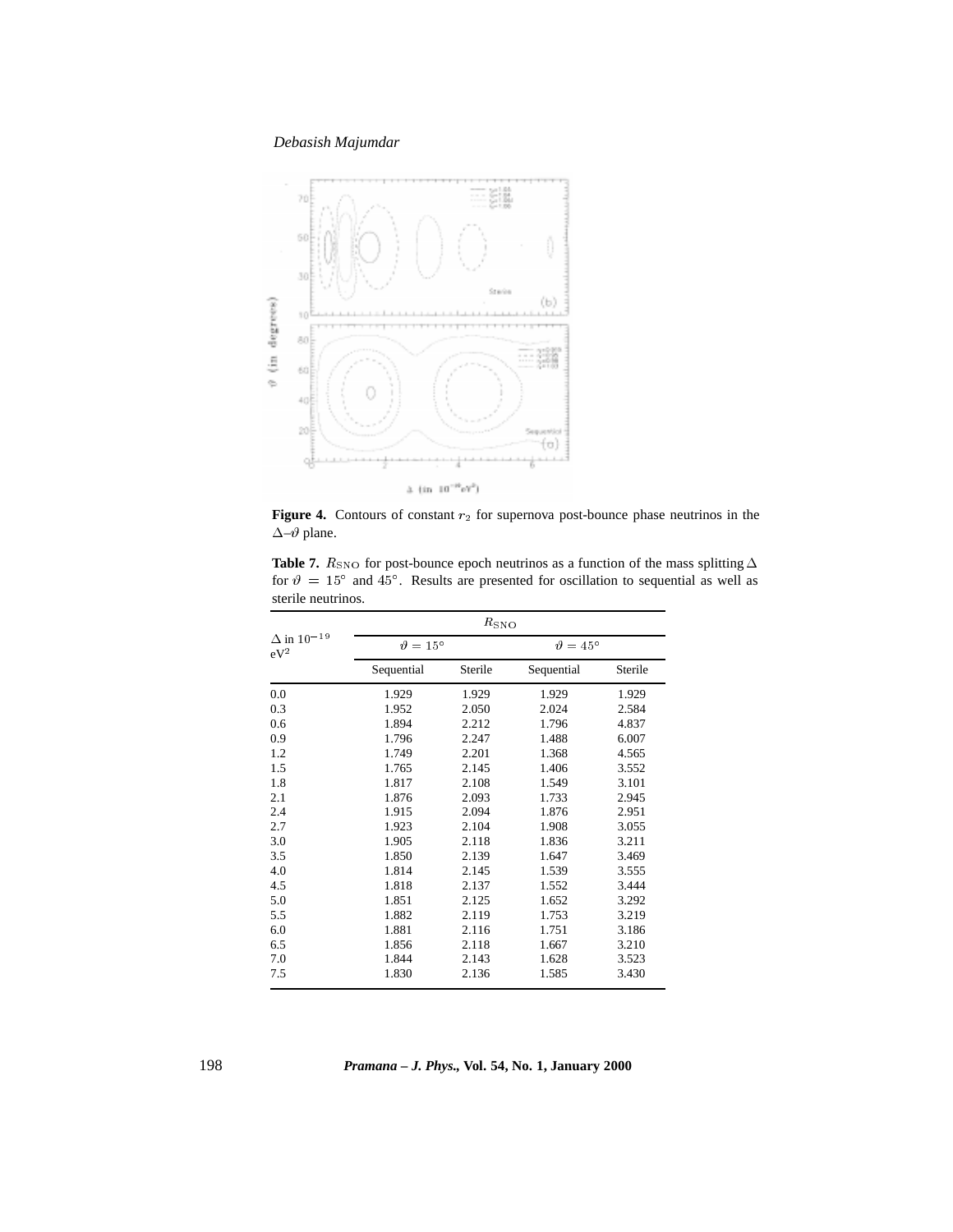In figure 4 we present the contours of constant  $r_2$  in the  $\Delta - \vartheta$  plane for both the sequential and sterile neutrino cases. For sterile case, we have presented contours for two values of the variable larger than the no-oscillation limit while two are smaller. Note that these contours alternate as a function of  $\Delta$  which is a reflection of the oscillating behaviour of  $r_n$  seen in figure 3. For the sequential case however, all the four values of  $r_2$  are less than the no oscillation limit. Such a choice is also indicated by figure 3.

In table 7, we present the effect of oscillations on  $R_{\rm SNO}$  as a function of  $\Delta$  for  $\vartheta = 15^{\circ}$ and 45°. It is evident that  $R_{\rm SNO}$  varies over a wide range in the sterile neutrino alternative while for the case of sequential neutrino, this variation is much less. In figure 5 contours of constant  $R_{\rm SNO}$  in  $\Delta - \theta$  plane for oscillation to sterile neutrinos are presented. For a more detailed analysis of this variable see our work in [15].



**Figure 5.** Contours of constant  $R_{\text{SNO}}$  in the  $\Delta-\vartheta$  plane for oscillation of post-bounce phase neutrinos to sterile neutrinos.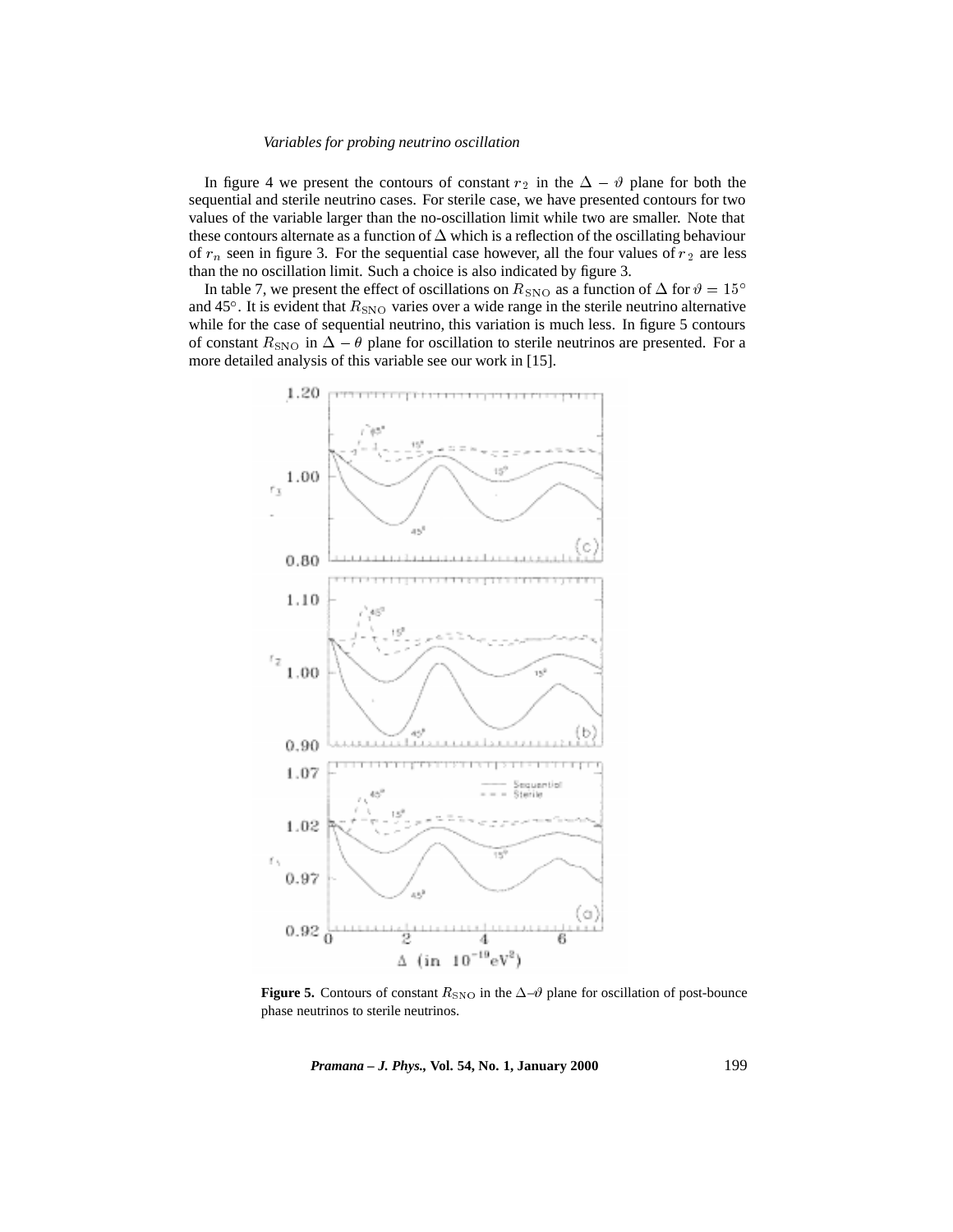### **4. Discussions and conclusions**

The variables that we have discussed can be powerful diagnostic tools to search for neutrino oscillations in solar and supernova neutrino data obtained at SK and SNO. The effectiveness of the variables lies in the fact that they are simple in nature and more importantly they do not depend on the absolute normalization of initial flux. Though, in this work, we have illustrated their utility to signal two flavour vacuum neutrino oscillations only, similar analyses can be readily carried out for MSW resonant flavour conversion, multi-generational mixing, spin precession in a magnetic field, neutrino decay. We hope to return to these issues in subsequent work.

The mass splitting  $\Delta$  that can be searched for via supernova neutrinos is, indeed, very tiny. The energy and length scales associated with supernova neutrinos provide a unique window for very small mass splittings – a point noted earlier in ref. [18]. It has also been speculated that oscillation of neutrinos from active galactic nuclei or gamma ray bursts will also be sensitive to such small  $\Delta$  [19]. Thus, for supernova neutrinos these variables allow us to probe very small values of  $\Delta$ .

# **Acknowledgements**

This work is supported by Eastern Centre for Research in Astrophysics, India.

# **References**

- [1] The super-Kamiokande collaboration: Y Fukuda *et al*, *Phys. Rev. Lett.* **81**, 1562 (1998) T Kajita, talk at *Neutrino 1998*, (Takayama, Japan, 1998)
- [2] Y Totsuka, super-Kamiokande (Univ. of Tokyo, 1990) Report No. ICRR-227-90-20
- [3] Super-Kamiokande Collaboration: e-print hep-ex/9812011
- [4] Sudbury Neutrino Observatory Proposal, Report No. SNO-87-12 (1987)
- [5] J N Bahcall, *Neutrino Astrophysics* (Cambridge University Press, 1989)
- [6] A preliminary account has been presented in Debasish Majumdar and Amitava Raychaudhuri, hep-ph/9812249, *Pramana – J. Phys.* **52**, L529–L536 (1999)
- [7] J N Bahcall and E Lisi, *Phys. Rev.* **D54**, 5417 (1996)
- [8] S M Bilenky and C Giunti, *Phys. Lett.* **B311**, 179 (1993); *ibid.* **B320**, 323 (1994) G Fiorentini, M Lissia, G Mezzorani, M Moretti and D Vignaud, *Phys. Rev.* **D49**, 6298 (1994) W Kwong and S P Rosen, *ibid.* **D51**, 6159 (1995)
- [9] Srubabati Goswami, Debasish Majumdar and Amitava Raychaudhuri (work in progress)
- [10] Debasish Majumdar, Kamales Kar, Alak Ray, Amitava Raychaudhuri and Firoza K Sutaria, e-print astro-ph/9807100 (submitted for publication)
- [11] Georg G Raffelt, *Stars as Laboratories for Fundamental Physics* (The University of Chicago Press, 1996)
- [12] A S Burrows, in *Supernova* edited by A G Petschek (Springer-Verlag, 1990) A more detailed exposition of neutrino–deuteron interactions can be found in J N Bahcall, K Kubodera, and S Nozawa, *Phys. Rev.* **D38**, 1030 (1988)
- [13] T Totani, K Sato, H E Dalhead and J R Wilson, *Astrophys. J.* **496**, 216 (1998)
- [14] For a discussion of the effect of oscillations on the signal at SK and SNO see, for example, Sandhya Choubey, Debasish Majumdar and Kamales Kar, hep-ph/9809424, *J. Phys.* **G25**, 1001 (1999)